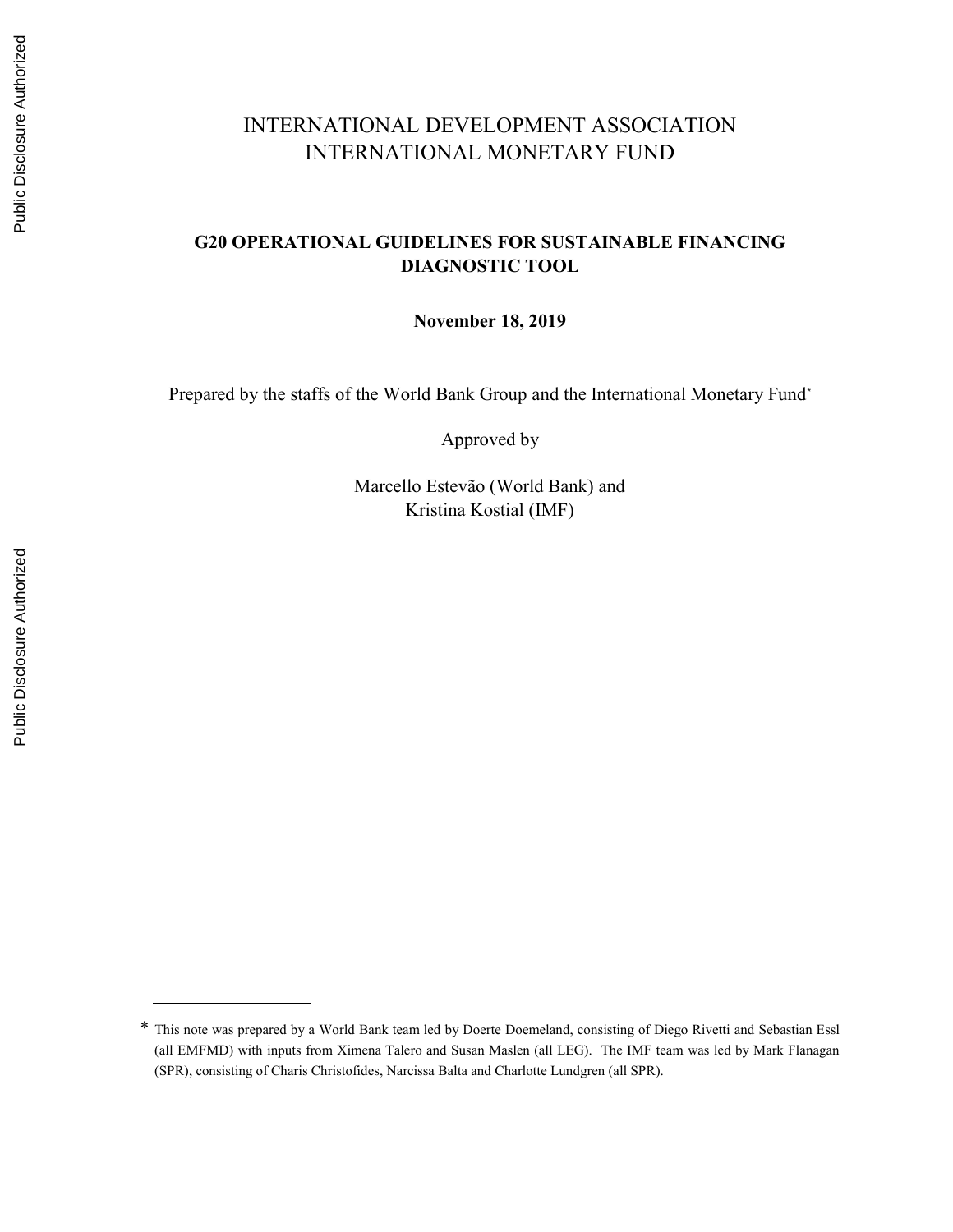# TABLE OF CONTENTS

| <b>BACKGROUND</b>                                             |  |
|---------------------------------------------------------------|--|
| <b>ANNEXES</b>                                                |  |
| I. Diagnostic Tool for Bilateral Creditors and their Agencies |  |
| II. Methodology for Assessing Performance Against Practices   |  |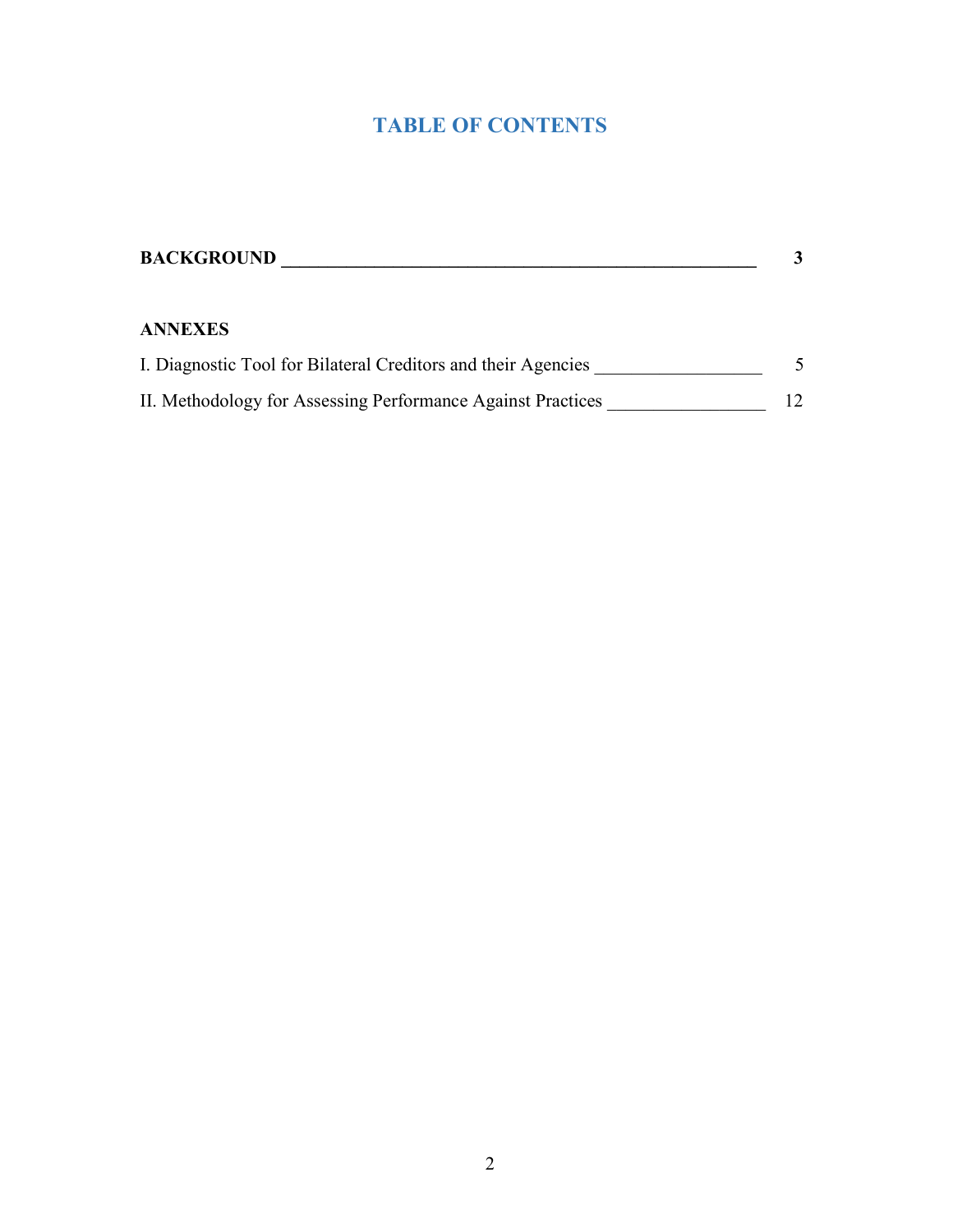#### **BACKGROUND**

1. In March 2017, against the backdrop of rising debt vulnerabilities, G20 countries endorsed and committed to promote the G20 Operational Guidelines for Sustainable Financing (henceforth referred to as "the Guidelines"). The aim of these guidelines is to "enhance access to sound financing for development while ensuring that sovereign debt remains on a sustainable path by fostering information-sharing and cooperation among borrowers, creditors and international financial institutions, as well as learning through capacity building". In late 2018, the G20 members called upon the World Bank and the IMF for assistance with a voluntary diagnostic of creditors in the implementation of the Guidelines, which was launched in late 2018 and benefitted from extensive participation, including by non-G-20 members.

2. The World Bank and the IMF have established a set of practices for all the five key dimensions defined in the Guidelines that allows bilateral creditors, including their agencies, to evaluate their own performance and their level of compliance with the Guidelines by using a standardized diagnostic tool (Table 1). In formulating concrete actions for implementing the practices and dividing them into three levels of achievement, staff drew on a variety of other sources of international practices. The latter cover public financial or debt management and include the Public Expenditure and Financial Accountability (PEFA), the Public Investment Management Assessment (PIMA), the Fiscal Transparency Code and Evaluations (FTC and FTEs), and the Debt Management Performance Assessment (DeMPA).

3. The diagnostic tool classifies implementation of each practice into "strong", "sound", and "with room for improvement". In general, a "strong" practice sets a high standard, which in the view of the World Bank and the IMF further enhances a sustainable lending practice. A "sound" practice reflects financing practices that support the implementation of the Guidelines, while a practice "with room for improvement" reflects financing practices that do not meet the minimum requirements for the implementation of the Guidelines.

4. The diagnostic should apply to all relevant lending agencies within a country. Where multiple agencies are involved, in general the overall assessment should be guided by the lowest assessed agency, except where such agency is not providing material lending. Such exceptions should be noted in the responses. Although the focus of the responses is on specific country agencies, in practice the assessments can be influenced by membership of the agencies in international fora, such as the Paris Club, the OECD, etc. Where relevant action or evaluations or procedures are conducted in the international fora, this should be noted and taken into account when assessing the action, evaluation, or procedure.

5. The Annex presents the diagnostic tool, in summary (Annex I) and with detailed instructions for users in the form of a short Guidance Note (Annex II). Both reflect feedback and questions received from creditors who have completed an earlier questionnairebased version of the survey. The Guidance Note will be amended if future queries highlight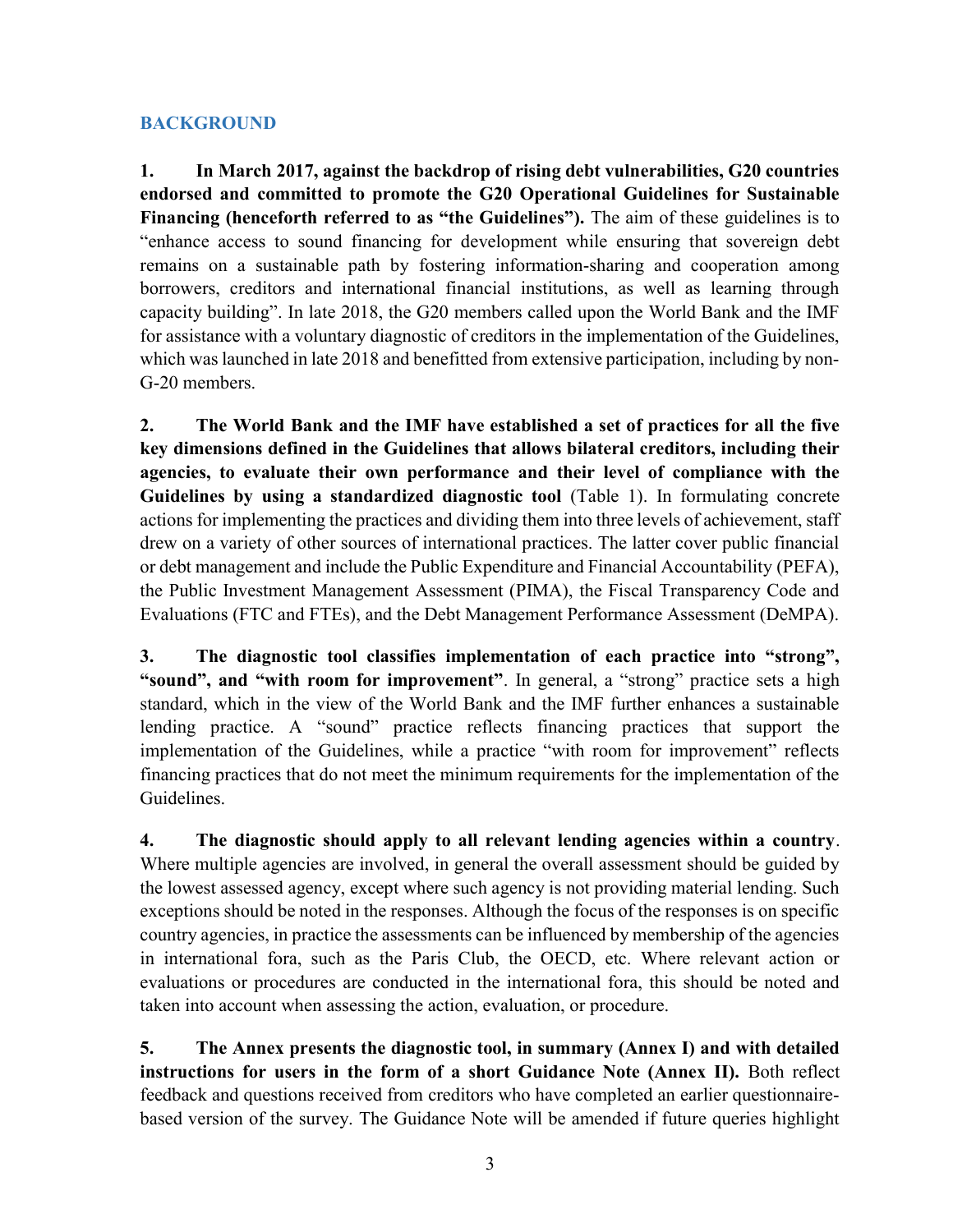the need for additional clarifications. World Bank-IMF staff are available to provide feedback based on responses to the diagnostic reporting table below. Please send any queries to lendingtolics@worldbank.org or lendingtolics@imf.org.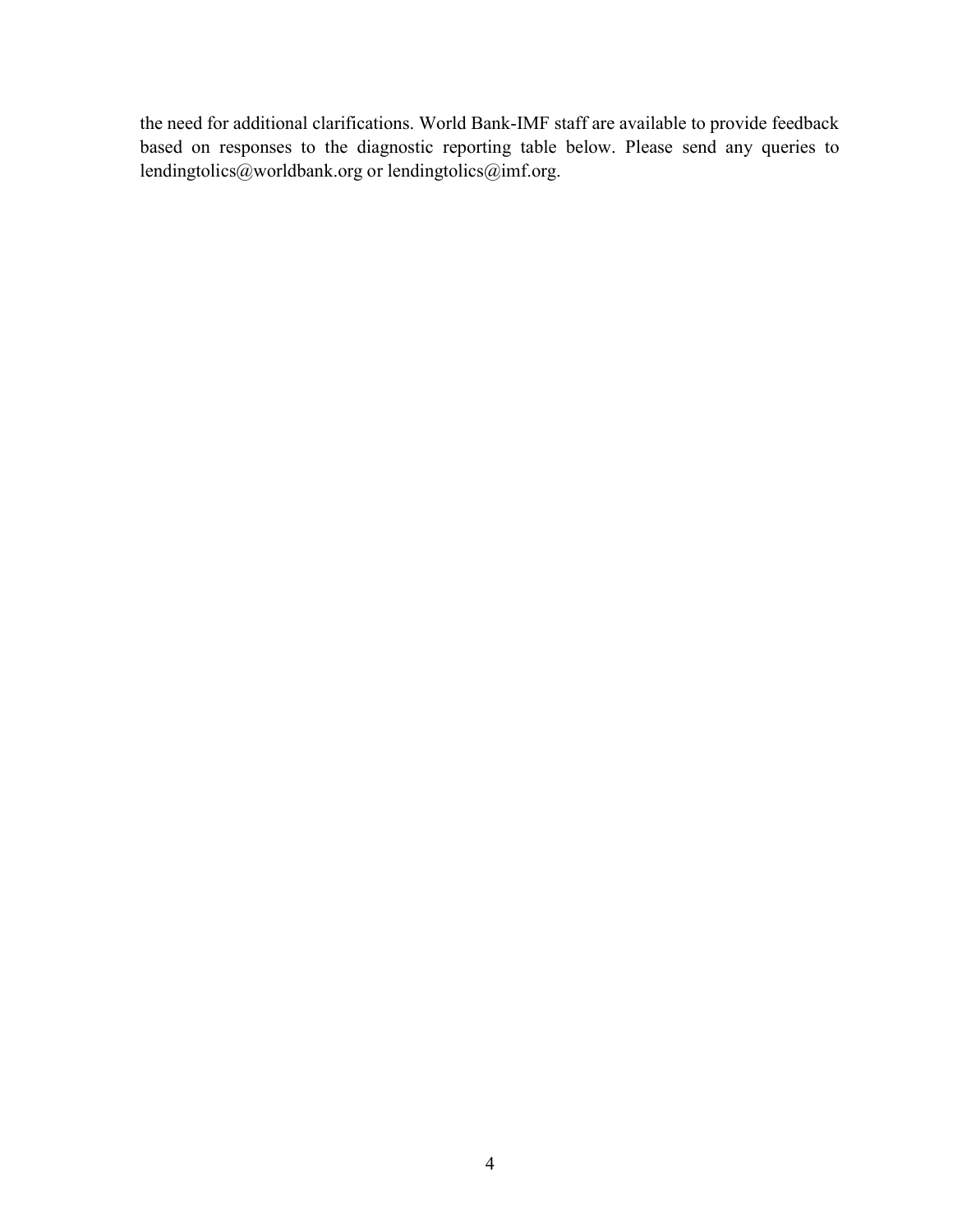# Annex I. Diagnostic Tool for Bilateral Creditors and their Agencies

#### Dimension & Principles

#### 1. Adequacy of Financing

- 1.1.Safeguarding debt sustainability
- 1.2.Providing various financing options
	- 1.2.1. Flexible financing options
	- 1.2.2. Provision of collateralized debt

#### 2. Information-sharing and transparency

2.1. Building a common understanding of the macroeconomic and financial situation- by enhancing information sharing by creditors

- 2.1.1. Sharing information on existing and new lending
- 2.1.2 Creditors reconciling data with borrowers and IFIs
- 2.1.3 Contractual clauses
- 2.2. Encouraging fiscal transparency and debt management
- 2.3. Promoting disclosure of information on past restructurings
	- 2.3.1. Post-restructuring data reconciliation
	- 2.3.2. Public disclosure of participation in debt restructuring

#### 3. Consistency of financial support

- 3.1. Providing financing consistent with WB and IMF debt policies
- 3.2. Facilitating smooth debt restructuring when needed
- 3.3. Providing technical assistance on debt-related issues

#### 4. Coordination of stakeholders

- 4.1. Conducting regular dialogue with stakeholders
- 4.2. Facilitate dialogue among IFIs to promote coordinated policies

# 5. Promoting contractual and financial innovation and minimizing litigation issues to strengthen resilience

- 5.1. Continuing to work on financial innovation in lending
- 5.2. Promoting enhanced contractual clauses in foreign-law sovereign bond issuances
- 5.3. Addressing the challenge posed by some litigating creditors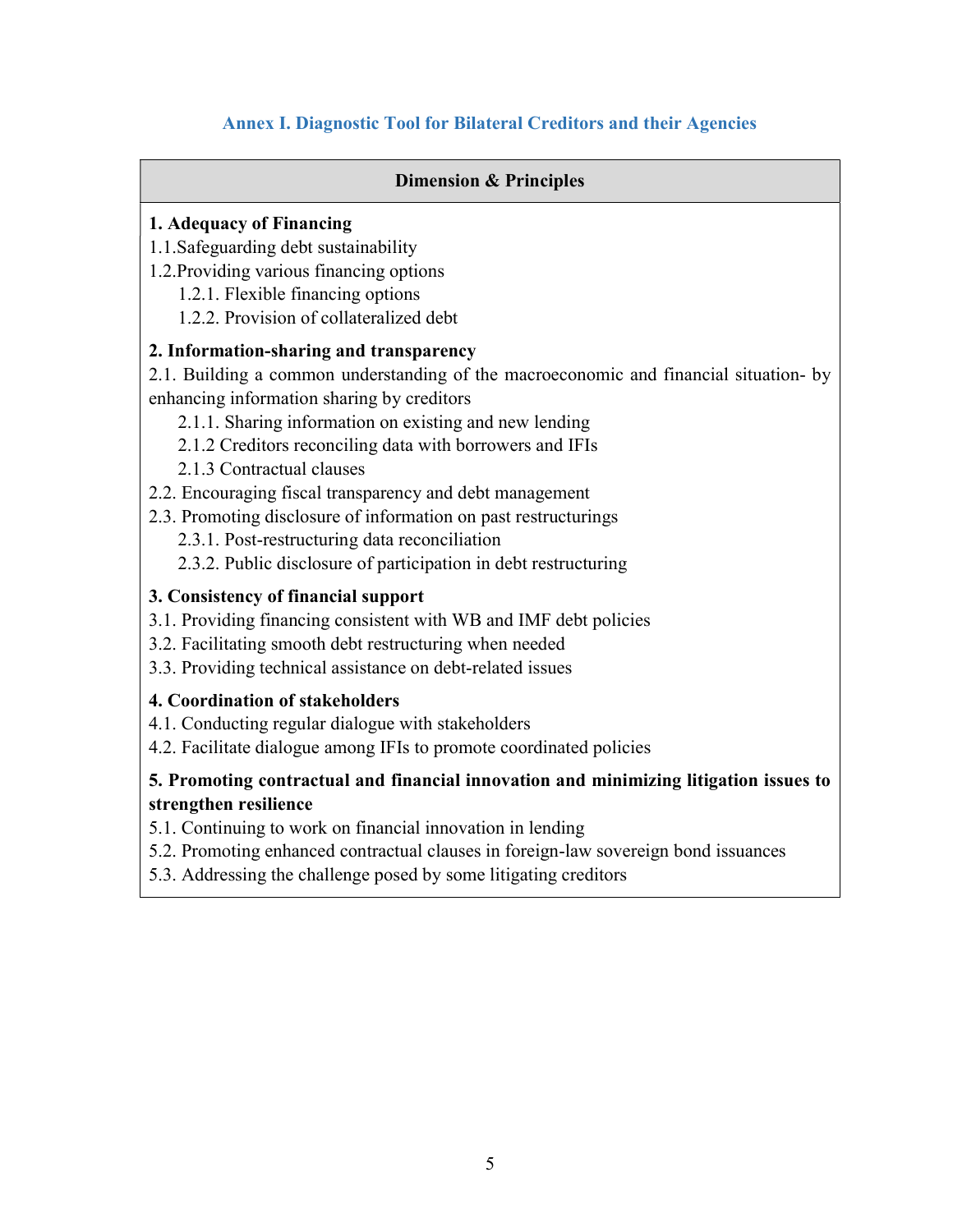# 1. Adequacy of Financing. 1.1. Safeguarding debt sustainability. □ Strong: The creditor has an internal framework for debt sustainability assessments, also informed by private sector or IFIs existing frameworks, which guides borrowing volumes or terms. □ Sound: The creditor has an internal framework for debt sustainability assessment in place, which guides borrowing volumes or terms.  $\Box$  Room for Improvement: The creditor does not have a framework in place that informs lending based on debt sustainability considerations. Comments: 1.2. Providing various financing options 1.2.1. Flexible financing options. □ Strong: The creditor provides a range of financing terms that enable borrowers to mitigate risks of the debt portfolio at reasonable costs.  $\Box$  Sound: The creditor provides a limited menu of financing terms to borrowers. □ Room for Improvement: The creditor does not provide for much flexibility on financing terms. Comments: 1.2.2. Provision of collateralized debt.  $\Box$  Strong: The creditor uses best efforts to ensure a collateralization structure does not breach applicable NPCs, provides full transparency on the contractual terms of the collateralized debt (including the collateralization structure), focuses on related assets or revenue streams, and reflects the reduced risks resulting from collateralization in improved financial terms.  $\Box$  Sound: The creditor uses best efforts to ensure a collateralization structure does not breach applicable NPCs, focuses on related assets or revenue streams, and provides full transparency on the contractual terms of the collateralized debt (including the collateralization structure).  $\Box$  Room for Improvement: The creditor provides collateralized lending without improving financial terms and information is not made publicly available. Comments: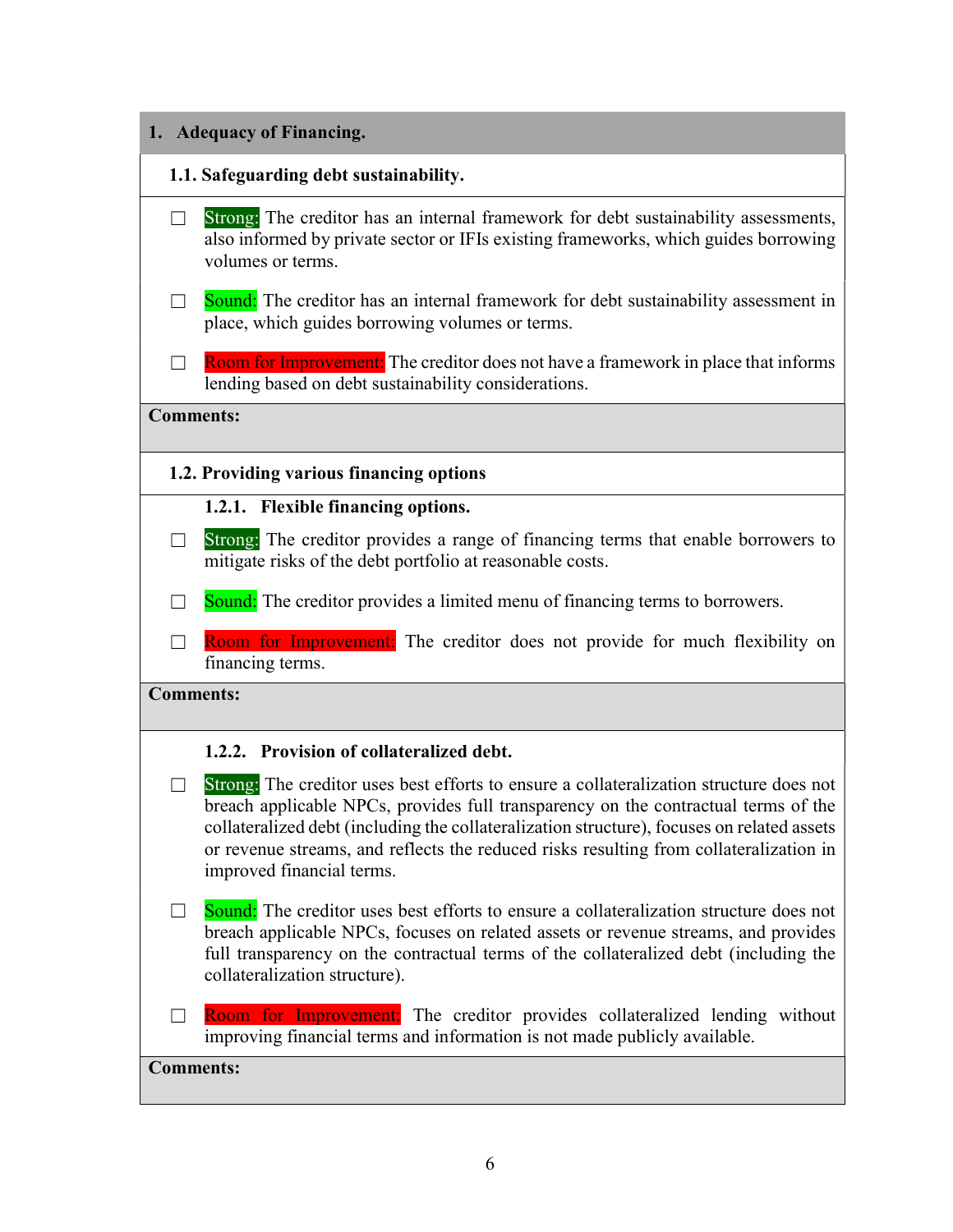| 2. Information-sharing and transparency.                                                                                                                    |                                                                                                                                                                                                                                                             |  |
|-------------------------------------------------------------------------------------------------------------------------------------------------------------|-------------------------------------------------------------------------------------------------------------------------------------------------------------------------------------------------------------------------------------------------------------|--|
| 2.1. Building a common understanding of the macroeconomic and financial situation<br>of the borrower country—by enhancing information sharing by creditors. |                                                                                                                                                                                                                                                             |  |
|                                                                                                                                                             | 2.1.1. Sharing information on existing and new lending.                                                                                                                                                                                                     |  |
| $\overline{\phantom{a}}$                                                                                                                                    | Strong: A government agency collects and publishes loan-by-loan information on its<br>country's official creditor agencies vis-a-vis borrowers yearly on a single website,<br>and updates it within three months on new lending, including financial terms. |  |
|                                                                                                                                                             | Sound: Government creditor agencies disclose all loan-by-loan information,<br>including financial terms, to the World Bank and the IMF, on existing exposure to<br>borrowers and new lending at least on an annual basis.                                   |  |
|                                                                                                                                                             | Room for Improvement: No or limited information on exposure and new lending is<br>made available on a yearly basis.                                                                                                                                         |  |
| <b>Comments:</b>                                                                                                                                            |                                                                                                                                                                                                                                                             |  |
|                                                                                                                                                             | 2.1.2. Creditors reconciling data with borrowers and IFIs.                                                                                                                                                                                                  |  |
| ┓                                                                                                                                                           | Strong: The creditor undertakes data reconciliation with borrowers at least on an<br>annual basis and with IFIs upon request.                                                                                                                               |  |
|                                                                                                                                                             | Sound: The creditor undertakes data reconciliation with borrowers on an annual basis.                                                                                                                                                                       |  |
| $\Box$                                                                                                                                                      | Room for Improvement: The creditor does not undertake regular data reconciliation<br>with borrowers.                                                                                                                                                        |  |
| <b>Comments:</b>                                                                                                                                            |                                                                                                                                                                                                                                                             |  |
|                                                                                                                                                             | 2.1.3. Contractual Clauses.                                                                                                                                                                                                                                 |  |
|                                                                                                                                                             | Strong: The creditor uses publicly available templates for financing agreements and<br>refrains from confidentiality clauses.                                                                                                                               |  |
|                                                                                                                                                             | Sound: The creditor refrains from using confidentiality clauses with respect to<br>information sharing with the World Bank and the IMF.                                                                                                                     |  |
|                                                                                                                                                             | Room for Improvement: The creditor uses comprehensive confidentiality clauses.                                                                                                                                                                              |  |
| <b>Comments:</b>                                                                                                                                            |                                                                                                                                                                                                                                                             |  |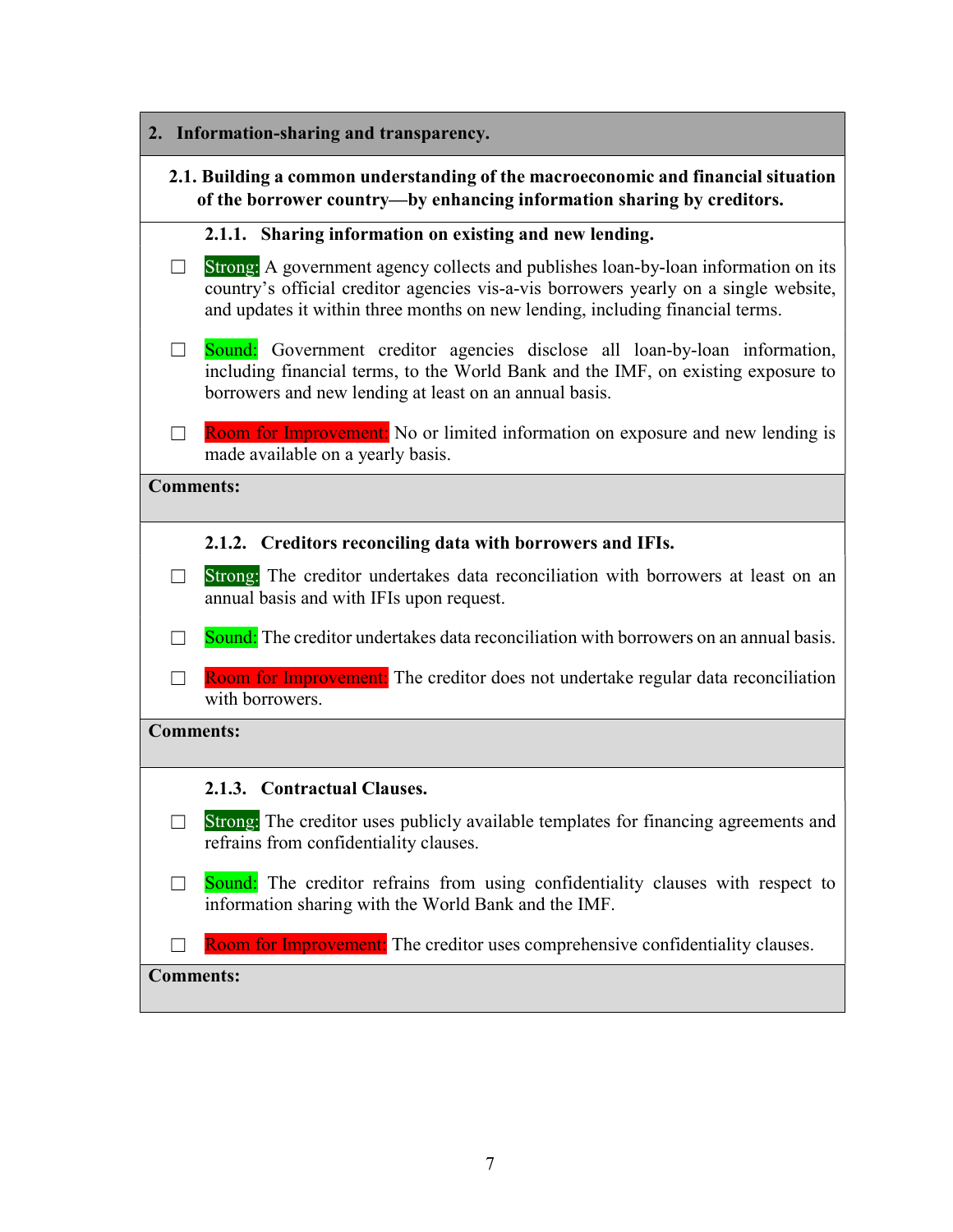# 2.2. Encouraging borrowing countries to continue to enhance fiscal transparency and public debt management.

- $\Box$  Strong: The creditor, in addition to ensuring that the borrower meets its own legal requirements (and only proceeding if it does), verifies that lending operations are adequately disclosed ex-post in public debt statistics.
- $\Box$  Sound: The creditor verifies that the lending operation is in adherence with the borrower's primary and secondary legislation and that the amount of financing appropriately reflects the value of the project. If this is not the case, the creditor does not proceed with the operation.
- $\Box$  Room for Improvement: The creditor proceeds with lending operations without enquiring whether the lending operation is in adherence with the borrowing country's primary and secondary legislation and that the amount of financing appropriately reflects the value of the project.

#### Comments:

2.3. Promoting disclosure of information on past restructurings.

#### 2.3.1. Post-restructuring data reconciliation.

- $\Box$  Strong: The creditor conducts a post-debt restructuring data reconciliation with the borrower, ensuring accurate reflection and public availability of changed terms and conditions in the official debt data.
- $\Box$  Sound: The creditor conducts a post-debt restructuring data reconciliation with the borrower, ensuring accurate reflection of changed terms and conditions in the official debt data.
- $\Box$  Room for Improvement: The creditor does not undertake post debt restructuring data reconciliation with the borrower.

#### Comments:

#### 2.3.2. Public disclosure of participation in debt restructuring.

- $\Box$  Strong: The creditor publishes information about its participation in debt restructurings, and details on its contribution, including amounts and changes in terms, in a press release or on the agency's web site.
- $\Box$  Sound: The creditor makes public its participation in debt restructuring in a press release or the agency's web site.
- □ Room for Improvement: The creditor does not make public its participation in debt restructuring.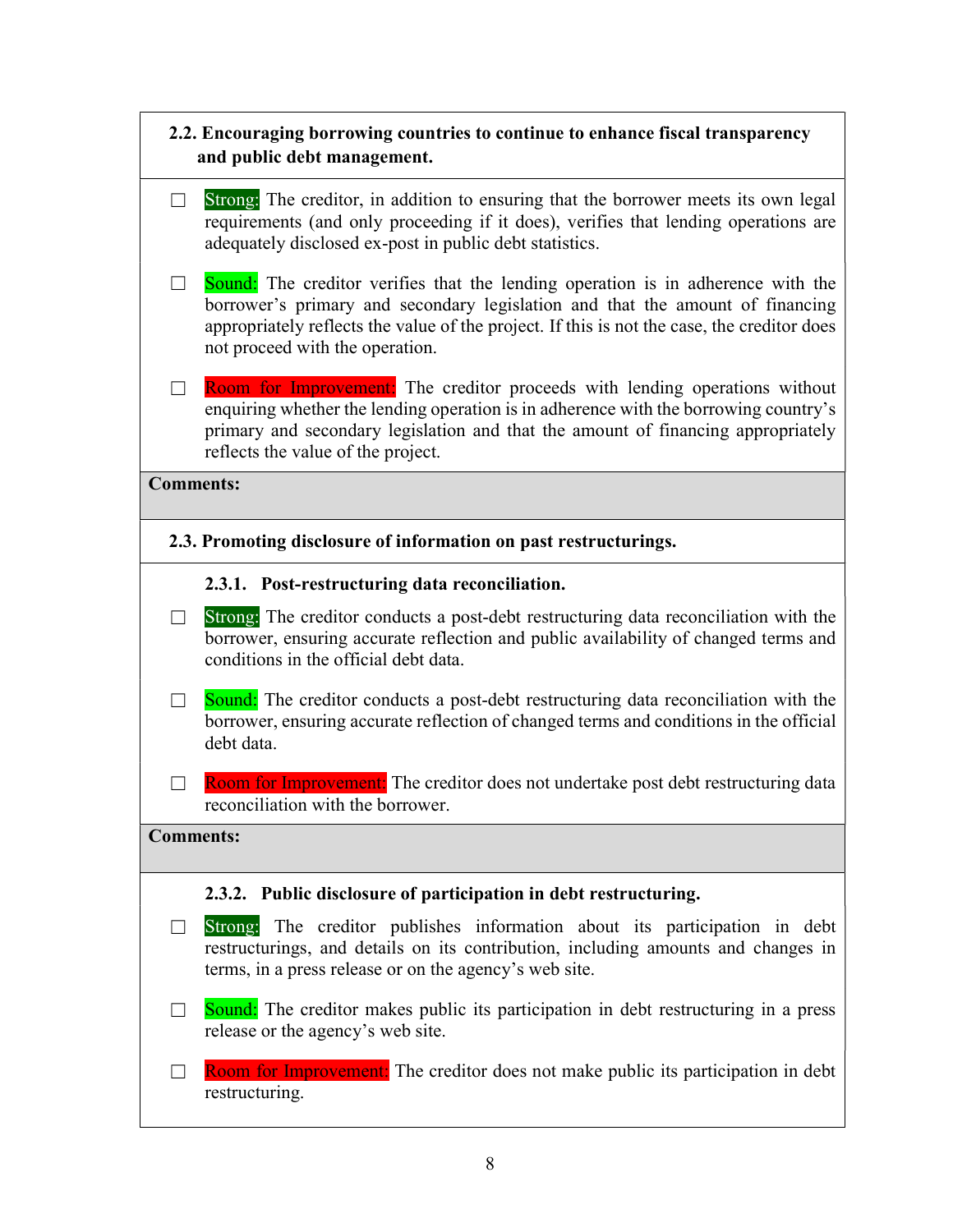| <b>Comments:</b>                                                                                                                           |                                                                                                                                                                                                                                                                                                                                                                                                                                                     |  |
|--------------------------------------------------------------------------------------------------------------------------------------------|-----------------------------------------------------------------------------------------------------------------------------------------------------------------------------------------------------------------------------------------------------------------------------------------------------------------------------------------------------------------------------------------------------------------------------------------------------|--|
|                                                                                                                                            | 3. Consistency of financial support                                                                                                                                                                                                                                                                                                                                                                                                                 |  |
|                                                                                                                                            | 3.1. Providing financing consistent with WB/IMF debt policies.                                                                                                                                                                                                                                                                                                                                                                                      |  |
| $\Box$                                                                                                                                     | Strong: The creditor seeks, on a best effort basis, assurances with the appropriate<br>borrowing country authorities that the new financing is consistent with the World<br>Bank's Negative Pledge Clause (NPC) and the IMF's Debt Limits Policy (DLP),<br>IDA's Non-Concessional Borrowing Policy (NCBP) and Sustainable Development<br>Finance Policy (SDFP), and clarifies any technical questions with the World Bank<br>and /or IMF as needed. |  |
| $\overline{\phantom{a}}$                                                                                                                   | <b>Sound:</b> The creditor seeks, on a best effort basis, assurances with the appropriate<br>borrowing country authorities that the new financing is consistent with the World<br>Bank's NPC and the IMF's DLP, IDA's NCBP and SDFP.                                                                                                                                                                                                                |  |
| $\Box$                                                                                                                                     | Room for Improvement: The creditor does not seek on a best effort basis to ensure<br>compliance with the World Bank's NPC or the IMF's DLP, IDA's NCBP and SDFP,<br>when contemplating new financing operations.                                                                                                                                                                                                                                    |  |
|                                                                                                                                            | <b>Comments:</b>                                                                                                                                                                                                                                                                                                                                                                                                                                    |  |
| 3.2. Committing to the long-term debt sustainability of borrowing countries $-$ by<br>facilitating smooth debt restructurings when needed. |                                                                                                                                                                                                                                                                                                                                                                                                                                                     |  |
| $\Box$                                                                                                                                     | Strong: The creditor has a debt restructuring framework in place, that is conducive to<br>providing required relief in a timely fashion, and participating in a collaborative<br>approach with other creditors, when appropriate.                                                                                                                                                                                                                   |  |
|                                                                                                                                            | <b>Sound:</b> The creditor has a debt restructuring framework in place.                                                                                                                                                                                                                                                                                                                                                                             |  |
|                                                                                                                                            | Room for Improvement. The creditor does not have a debt restructuring framework<br>in place.                                                                                                                                                                                                                                                                                                                                                        |  |
| <b>Comments:</b>                                                                                                                           |                                                                                                                                                                                                                                                                                                                                                                                                                                                     |  |
| 3.3. Providing technical assistance on debt related issues.                                                                                |                                                                                                                                                                                                                                                                                                                                                                                                                                                     |  |
| $\Box$                                                                                                                                     | Strong: The creditor, when encountering insufficient understanding of financing<br>terms or capacity on the borrower's side, provides technical assistance in coordination<br>with the WB and IMF or requests such from IFIs.                                                                                                                                                                                                                       |  |
|                                                                                                                                            | <b>Sound:</b> The creditor takes steps to ensure the borrower's understanding of the<br>financing terms of the loan in every lending operation, including on associated costs<br>and the risks.                                                                                                                                                                                                                                                     |  |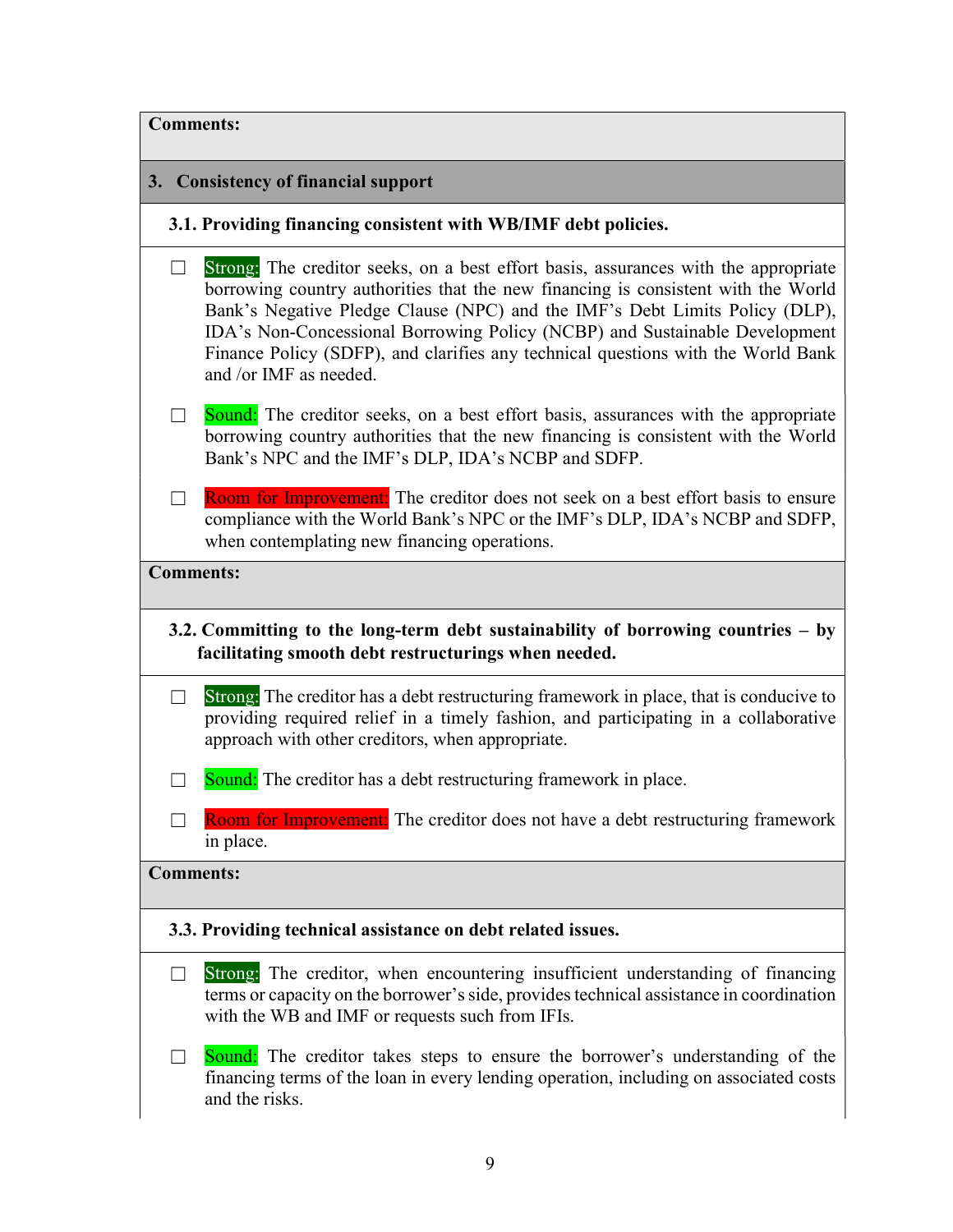| $\Box$                                                                                                               | <b>Room for Improvement:</b> The creditor does not ensure the borrower's understanding<br>of financing terms of lending, including associated costs and risks.                                                                                                                                                             |
|----------------------------------------------------------------------------------------------------------------------|----------------------------------------------------------------------------------------------------------------------------------------------------------------------------------------------------------------------------------------------------------------------------------------------------------------------------|
| <b>Comments:</b>                                                                                                     |                                                                                                                                                                                                                                                                                                                            |
|                                                                                                                      | 4. Coordination of Stakeholders                                                                                                                                                                                                                                                                                            |
|                                                                                                                      | 4.1. Conducting regular dialogue with stakeholders                                                                                                                                                                                                                                                                         |
| $\Box$                                                                                                               | Strong: The creditor, in addition to participating in regular dialogue with other<br>stakeholders through international meetings on debt related issues, promotes<br>discussions on specific methodological or operational issues where relevant.                                                                          |
| $\Box$                                                                                                               | Sound: The creditor participates in dialogue with other stakeholders through<br>international meetings on debt related issues.                                                                                                                                                                                             |
| $\Box$                                                                                                               | Room for Improvement: The creditor does not engage in regular dialogue with other<br>stakeholders.                                                                                                                                                                                                                         |
| <b>Comments:</b>                                                                                                     |                                                                                                                                                                                                                                                                                                                            |
|                                                                                                                      | 4.2. Facilitating dialogue among international financial institutions to promote<br>coordinated policies                                                                                                                                                                                                                   |
| $\Box$                                                                                                               | Strong: The creditor takes steps to encourage interaction between the World Bank,<br>the IMF, and other IFIs, and takes an active role in promoting coordination on debt<br>related issues.                                                                                                                                |
| $\Box$                                                                                                               | Sound: The creditor takes steps to encourage interaction between the World Bank,<br>the IMF, and other IFIs.                                                                                                                                                                                                               |
|                                                                                                                      | Room for Improvement: The creditor does not promote inter-agency coordination.                                                                                                                                                                                                                                             |
| <b>Comments:</b>                                                                                                     |                                                                                                                                                                                                                                                                                                                            |
| Promoting of contractual and financial innovation and minimizing litigation issues<br>5.<br>to strengthen resilience |                                                                                                                                                                                                                                                                                                                            |
| 5.1. Continuing to work on financial innovation in lending and enhancing resilience<br>to shocks                     |                                                                                                                                                                                                                                                                                                                            |
| $\Box$                                                                                                               | Strong. The creditor, in addition to supporting initiatives that explore and develop<br>financing solutions to enhance resilience to shocks as a member of international fora,<br>offers and promotes, when relevant, financial instruments that embed more resilience<br>into the debt structure of the borrower country. |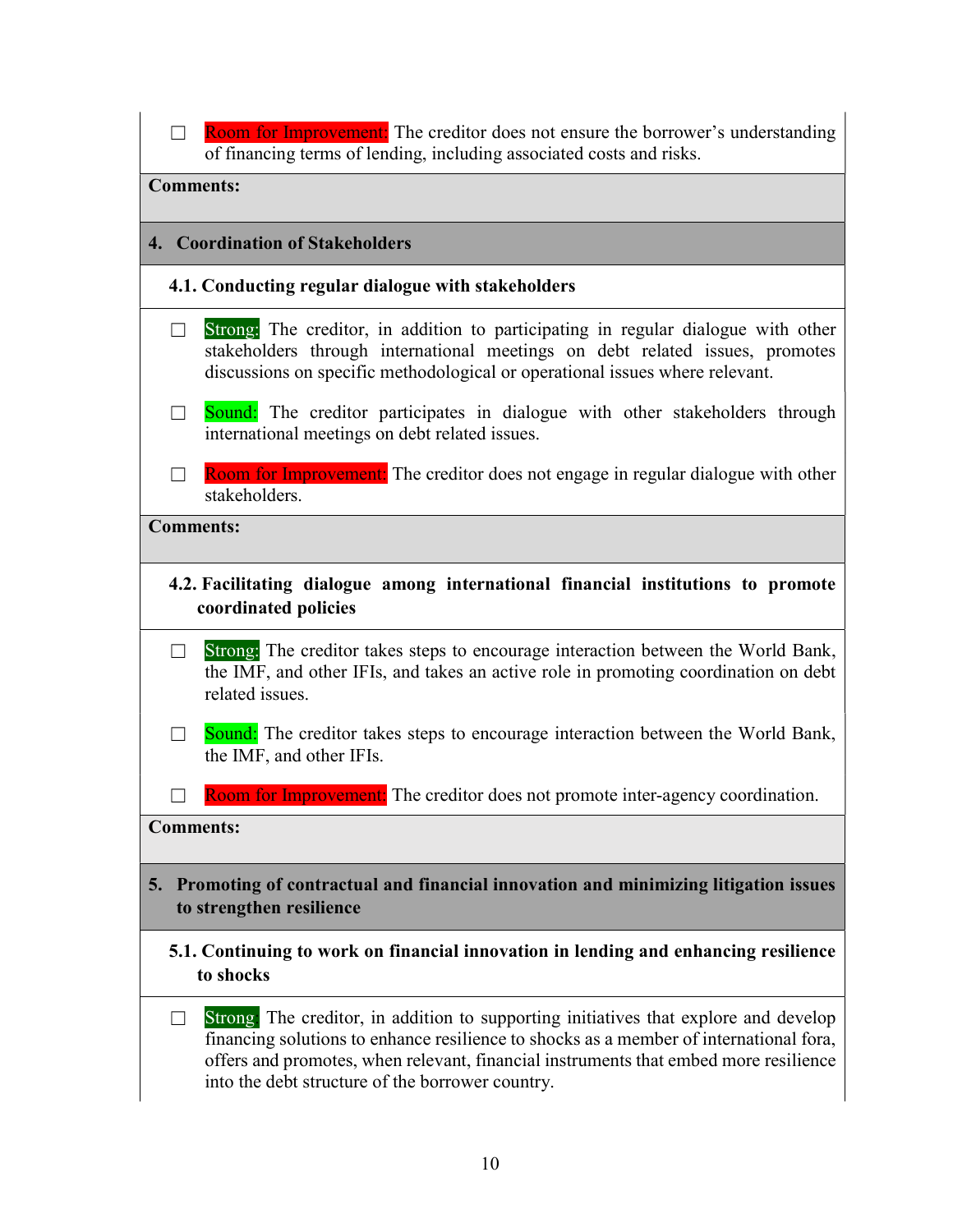| $\Box$           | Sound: The creditor, as a member of international fora, supports initiatives that<br>explore and develop financing solutions enhancing resilience to shocks.                                                                                                                                               |
|------------------|------------------------------------------------------------------------------------------------------------------------------------------------------------------------------------------------------------------------------------------------------------------------------------------------------------|
| $\Box$           | <b>Room for Improvement:</b> The creditor does not actively engage in exploring new<br>innovative financing options.                                                                                                                                                                                       |
| <b>Comments:</b> |                                                                                                                                                                                                                                                                                                            |
|                  | 5.2. Promoting enhanced contractual clauses in foreign-law sovereign bond issuances                                                                                                                                                                                                                        |
| $\Box$           | Strong: The creditor, in addition to meeting sound practice, promotes enhanced<br>contractual clauses (modified pari passu and enhanced collective action clauses) by<br>providing or supporting coordinated technical assistance in this area.                                                            |
| $\Box$           | <b>Sound:</b> The creditor includes enhanced contractual clauses (modified <i>pari passu</i> and<br>enhanced collective action clauses) when it issues international sovereign bonds.                                                                                                                      |
| П                | Room for Improvement: The creditor does not actively engage in supporting<br>enhanced contractual clauses.                                                                                                                                                                                                 |
| <b>Comments:</b> |                                                                                                                                                                                                                                                                                                            |
|                  | 5.3. Addressing the challenges posed by some litigating creditors.                                                                                                                                                                                                                                         |
| $\Box$           | Strong: The creditor, in addition to supporting initiatives to enhance monitoring of<br>litigation by non-cooperative minority creditors and seek appropriate ways to take<br>action, provides or supports technical assistance to countries with limited capacity in<br>addressing litigation challenges. |
| $\Box$           | Sound: The creditor supports initiatives to enhance monitoring of litigation by non-<br>cooperative minority creditors and to seek appropriate ways to take action.                                                                                                                                        |
| $\mathsf{L}$     | Room for Improvement: The creditor does not support initiatives to enhance<br>monitoring of litigation by non-cooperative minority creditors and to seek appropriate<br>ways to take action.                                                                                                               |
| <b>Comments:</b> |                                                                                                                                                                                                                                                                                                            |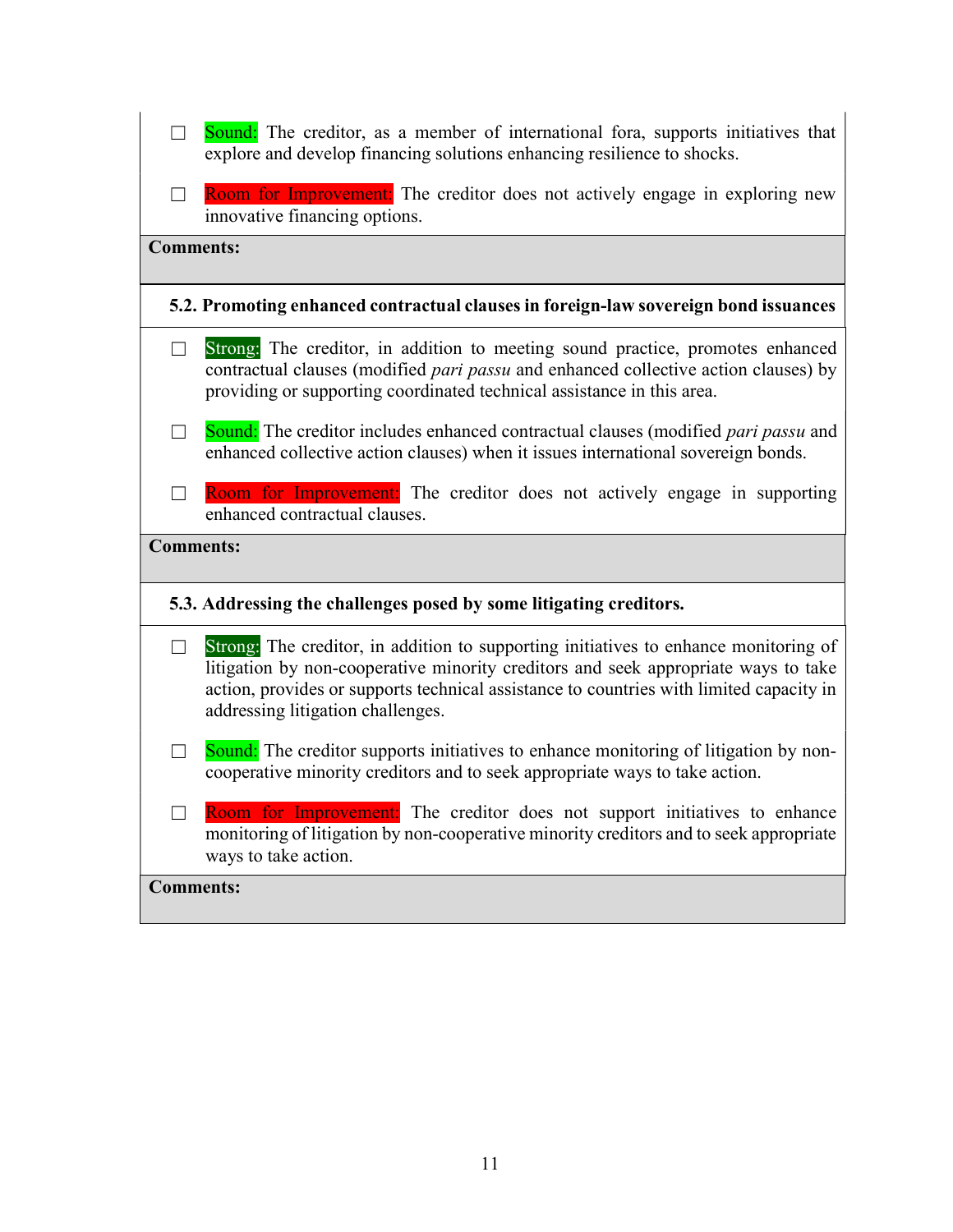#### Annex II. Guidance Note

#### 1. Adequacy of Financing

#### 1.1 Safeguarding debt sustainability

Creditors should take the borrower's debt sustainability situation into account when deciding on extending financial support to avoid raising debt vulnerabilities. This requires an internal governance structure that places debt sustainability as a leading consideration for all government agencies when providing financing to other governments or their agencies. Creditors may rely on various models for assessing debt sustainability, including the Joint World Bank-IMF debt sustainability analysis (which is publicly available, based on extensive consultations and reviews, and reflects a broad understanding of debt risks in developing countries).

**ST:** The creditor has an internal framework for debt sustainability assessment, also informed by private sector or IFI's existing frameworks, which guides borrowing volumes or terms.

SD: The creditor has an internal framework for debt sustainability assessment in place, which guides borrowing volumes or terms.

RfI: The creditor does not have a framework in place that informs lending based on debt sustainability considerations.

# METHODOLOGICAL NOTES

Practice 1.1 consists of two elements, the availability of a debt sustainability analysis, and whether the analysis guides borrowing volumes and terms or the provision of grants.

Debt sustainability assessments might include international credit rating reports (e.g., Euromoney, Institutional Investor International Country Risk Guide, Business Environment Risk Information); OECD country risk classifications; the Joint WB-IMF Debt Sustainability Framework. Relying on any of these but without an internal model would support a "sound" categorization.

As regards "guiding borrowing volumes or terms", adjustments to the financing mix based on debt sustainability considerations could include: cancelling the loan provision; adapting the financing mix (e.g., by applying a higher grant element through applying lower interest rates); or other similar adjustments. If debt sustainability assessments do not guide borrowing terms and conditions, a rating of with *room for improvement* should be applied. For a sound rating, only one method of adjustments is offered (e.g., only the possibility of cancelling the loan provision), and for a strong rating more than one method is offered.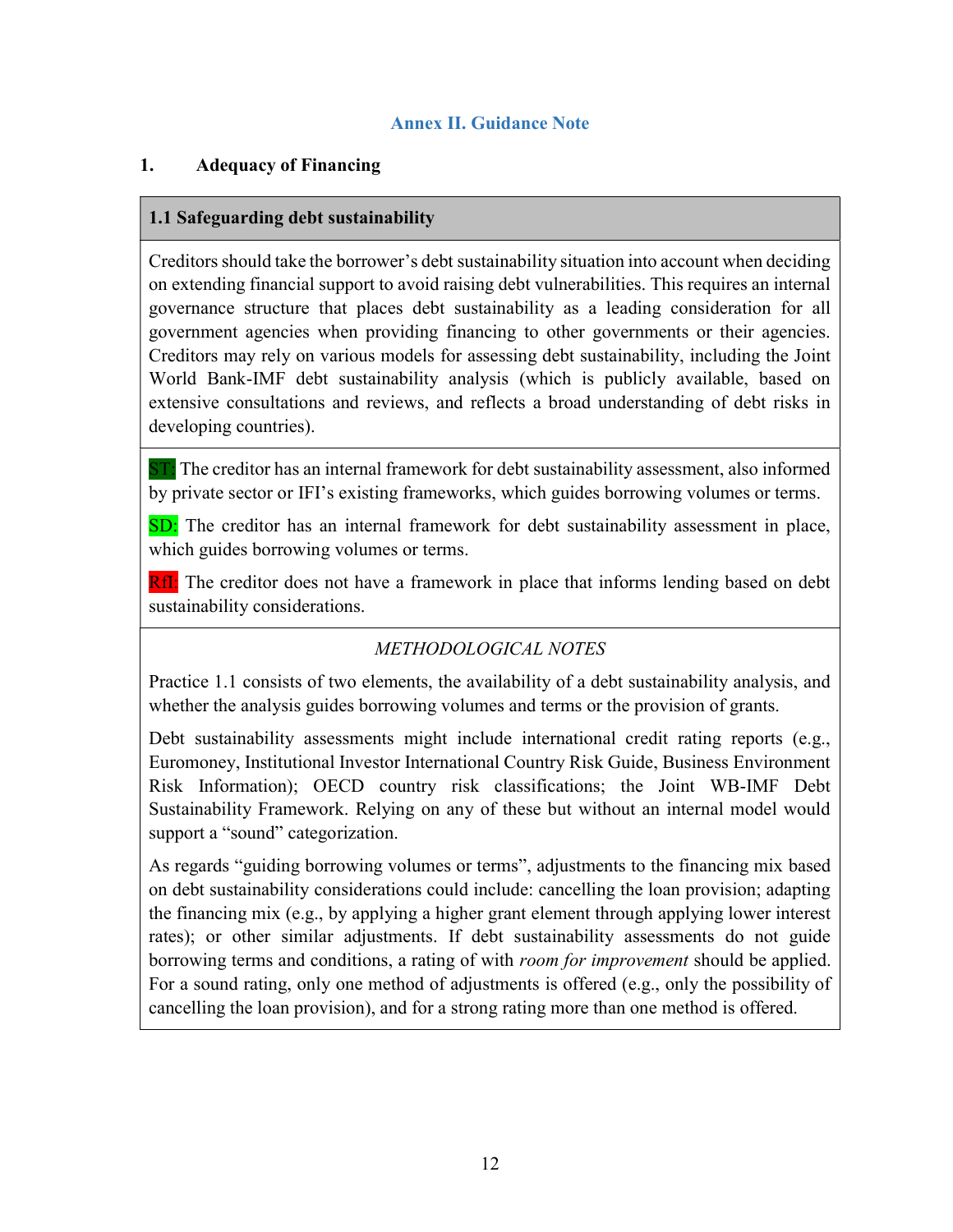#### 1.2 Providing various financing options

#### 1.2.1 Flexible financing options

Creditors can offer a variety of financing instruments and lending terms to enable borrowing countries to contract grants, or loans that mitigate costs and risks of their existing debt portfolio.

**ST:** The creditor provides a range of financing terms that enable borrowers to mitigate risks of the debt portfolio at reasonable costs.

SD: The creditor provides a limited menu of financing terms to borrowers.

**RfI:** The creditor does not provide for much flexibility on financing terms.

# METHODOLOGICAL NOTES

The range of financing terms considered for the evaluation of this practice would sit broadly within three categories: grants, concessional financing, and non-concessional financing. If a creditors' agencies offer at least of two out of these three categories, the creditor is classified as sound. Creditors that in addition offer flexible financing options within at least one of the categories (e.g., lengthening maturities to avoid bunching of debt service with other loans; or adapting grace/ amortization periods; or offering loans in different currencies), are considered strong.

# 1.2.2 Provision of collateralized debt

Collateralized debt can be a means for providing financing on reasonable terms for countries with debt vulnerabilities. However, by delinking debt sustainability from repayment capacity, it also presents risks for delayed adjustment and overborrowing and, by earmarking future revenues, reduces future policy flexibility. In addition, the increased seniority may lead to increased borrowing costs for and will complicate any debt resolution efforts if such are needed.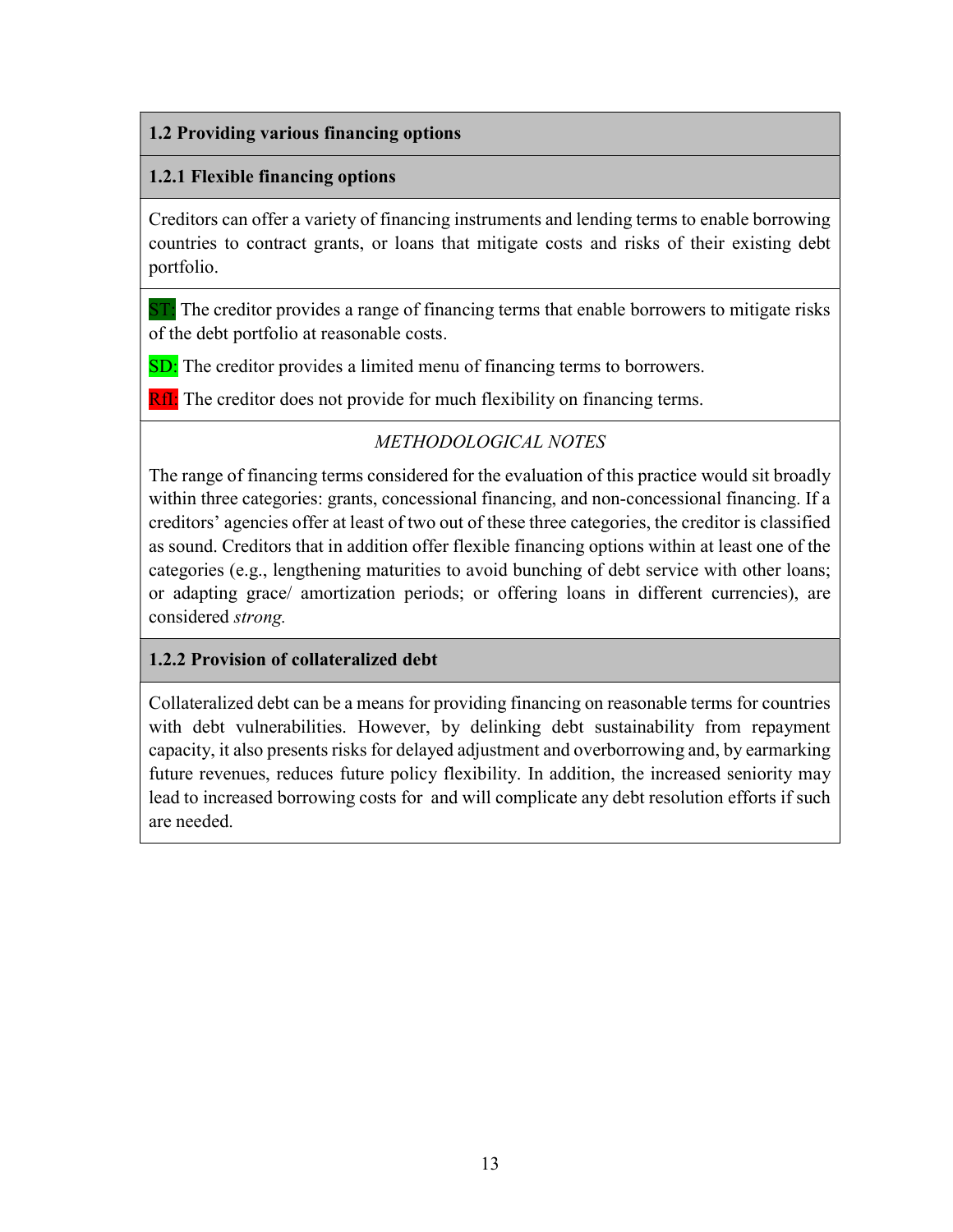ST: The creditor uses best efforts to ensure a collateralization structure does not breach applicable NPCs, provides full transparency on the contractual terms of the collateralized debt (including the collateralization structure), focuses on related assets or revenue streams, and the reduced risks resulting from collateralization are reflected in improved financial terms.

SD: The creditor uses best efforts to ensure a collateralization structure does not breach applicable NPCs, focuses on related assets or revenue streams, and provides full transparency on the contractual terms of the collateralized debt (including the collateralization structure).

**RfI:** The creditor provides collateralized lending without improving financial terms and information is not made publicly available.

# METHODOLOGICAL NOTES

Collateralized lending should be understood as any lending where the borrower pledges an asset or future receivable to the creditor as recourse in case the borrower defaults on the debt.

A negative pledge clause (NPC) is essentially a contractual clause that restricts the ability of a borrower to pledge an asset or future income stream to another creditor. This restriction takes different forms, including by outright prohibiting the granting of pledges or by requiring that the original creditor be treated equivalently.

Related assets or income streams are those which the collateralized lending directly gives rise to. For instance, trade credit is usually collateralized by the goods in question; and project finance is often collateralized by an income stream generated by the financed project (e.g., the tolls for a bridge project).

Improved terms and conditions should be understood in the context of 1.2.1: when options are offered by a creditor, if collateral is one option, then other terms and conditions (e.g., interest rate, maturity terms) should become more advantageous to the borrower compared to non-collateralized options. In the event the creditor does not offer non-collateralized financing options, the other terms and conditions should be more advantageous in relation to terms and conditions of available non-collateralized lending from other creditors. In all cases the comparison should take into account the additional costs that are usually involved in collateralized debt such as export credit premia, remuneration of financial intermediaries, and legal costs.

Full transparency should be understood in the context of 2.1.1 to encompass publication of the size and the terms of the loan, the collateral arrangements that are being used and the amount of collateral provided.

If relevant creditor institutions do not provide any collateralized lending, this practice should be rated as *not applicable* (n/a).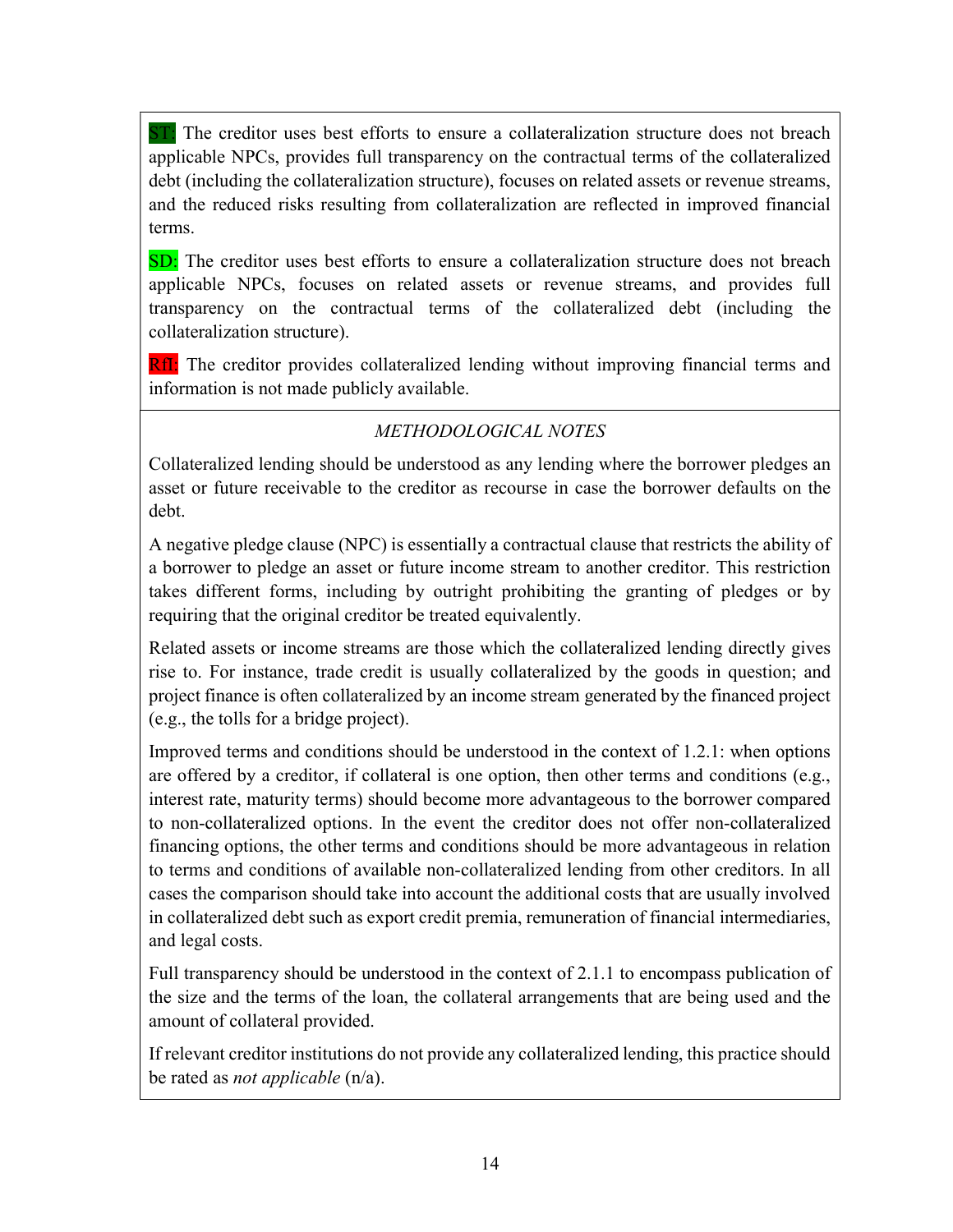#### 2. Information Sharing and Transparency

# 2.1 Building a common understanding of the macroeconomic and financial situation of the borrower country—by enhancing information sharing by creditors

Accurate and comprehensive information on borrower' debt profiles is needed for creditors to make informed decisions regarding new financial operations. Therefore, creditors should facilitate information sharing among themselves and with the IFIs by disclosing comprehensive and updated information on their existing and new lending operations. The information provided should be sufficiently detailed to allow for accurate assessment of the structure of the debt and potential debt vulnerabilities. Contractual clauses that limit the disclosure of volume, terms or other conditions should be avoided. In this context, regular data reconciliation with the borrower is key to prevent operational errors or misinterpretation of the agreements that could undermine the soundness of the debt data.

#### 2.1.1 Sharing information on existing and new lending

ST: A government agency collects and publishes loan-by-loan information for all of its country's official creditor agencies vis-a-vis borrowers on a single website, and updates it within three months of new lending, including financial terms.

SD: Government creditor agencies disclose all loan-by-loan information, including financial terms, to the World Bank and the IMF, on existing exposure to borrowers and new lending at least on an annual basis.

RfI: No or limited information on exposure and new lending is made available on a yearly basis.

# METHODOLOGICAL NOTES

The type of data to be made available include (but should not be limited to): the amount; the beneficiary; the use of proceeds; the interest rate; the maturity and grace period; and the structure of the collateral and the amount of collateral provided if relevant.

Reporting options in line with sound practices include individual lenders' public reports, information published on their websites, and others. Disclosure in line with strong practices, however, requires publishing relevant information on a single government web site.

Membership in the OECD should be used to assess compliance as consistent with sound practices, since OECD members report loan-by-loan information for their export credit agencies to the World Bank and the IMF.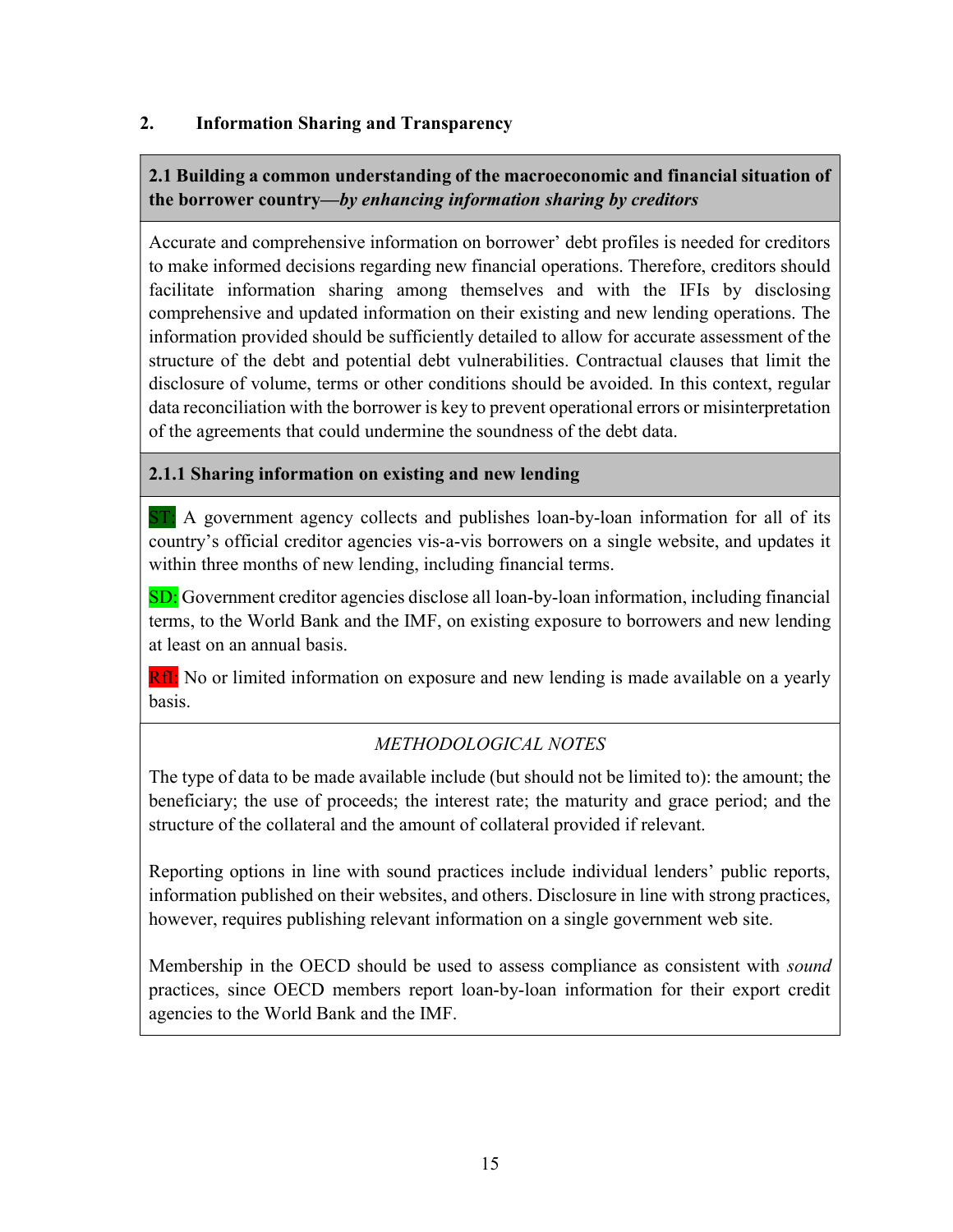#### 2.1.2 Creditors reconciling data with borrowers and IFIs

Accurate data is necessary for debt analytics, including medium-term debt management strategies and debt sustainability analysis. Differences in the underlying data between creditors and borrowing country introduce uncertainties, weaken the quality analysis and may damage creditor-borrower relationships. Hence, all possible efforts should be undertaken by creditors and borrowers to eliminate data inaccuracies and inconsistencies.

 $ST:$  The creditor undertakes data reconciliation with borrowers at least on an annual basis and with IFIs upon request.

SD: The creditor undertakes data reconciliation with borrowers on an annual basis.

**RfI:** The creditor does not undertake data reconciliation with borrowers.

# METHODOLOGICAL NOTES

Creditors should reconcile all debt instruments and guarantees with borrowers to ensure that they were recorded in the same way in their respective debt monitoring systems. Discrepancies can arise due to recording errors, including when there are changes in loan terms and conditions.

Data reconciliation should be conducted periodically as a standard exercise; upon request by the authorities; in case of arrears; in the context of a WB/IMF program; upon detection of missing large public liabilities in the DSA of a borrower country; or upon some other eventuality. Such exercise should comprise all contractual obligations and include all lending agencies.

Creditors that do not conduct annual reconciliations with the authorities (except upon request or in the event of arrears) should be rated with *room for improvement*. Creditors that report conducting annual reconciliations with borrowers should be rated sound. Countries that conduct periodic data reconciliations with borrowing authorities and check data recorded by IFIs in the context of an IMF program, and additionally also conduct reconciliations at the request of borrowers and IFIs should be rated as strong.

Membership in the Paris Club may help a country achieve sound or strong practices (since the Paris Club periodically conducts data reconciliations), but more regular actions are necessary to secure such an assessment.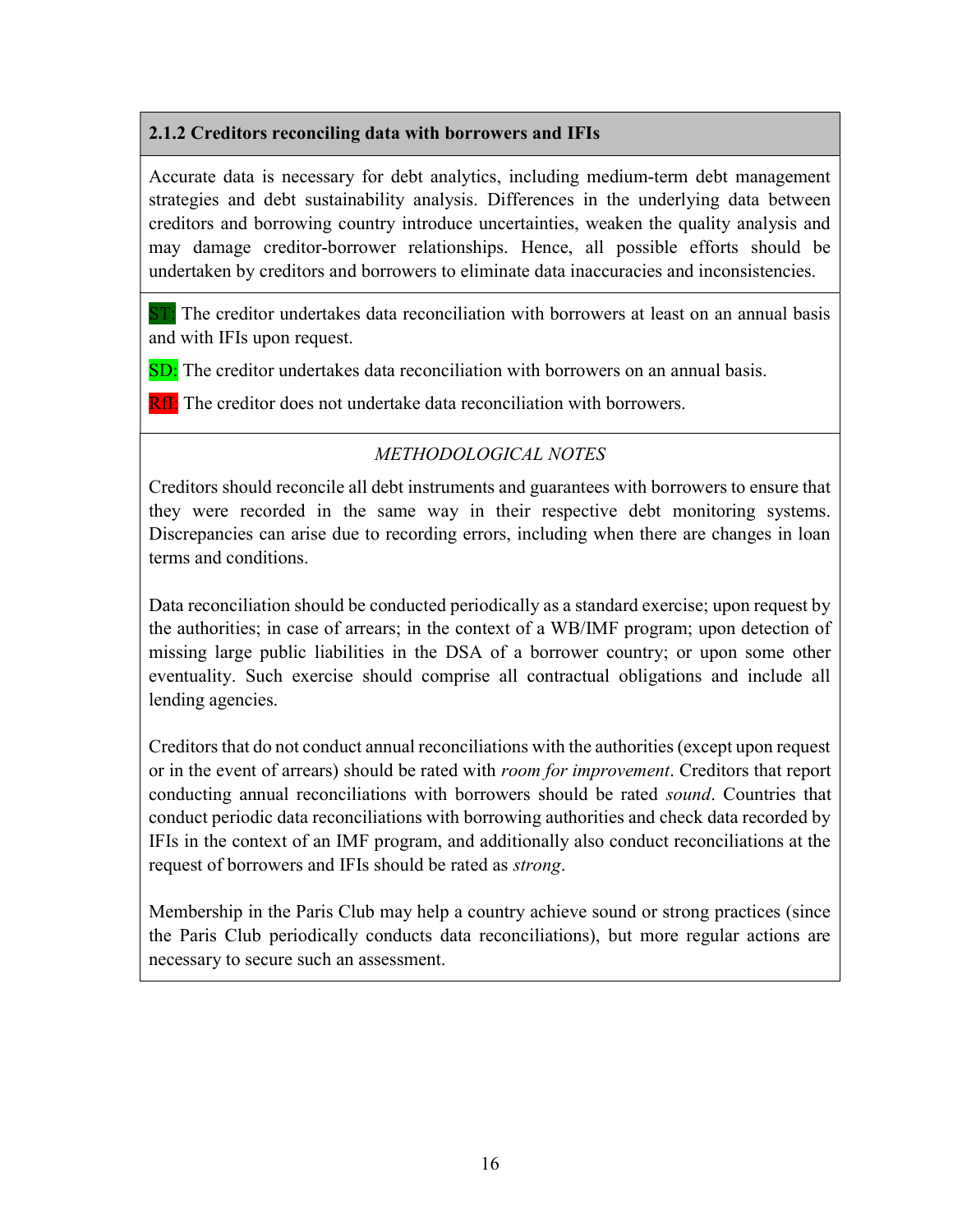### 2.1.3 Contractual clauses

 $\overline{a}$ 

Contractual clauses imposing confidentiality can cause problems for the efficient allocation of capital. Both creditors and borrowers can face problems in evaluating and assessing loans in the absence of comprehensive information. Transparent and publicly available contractual information would over time result in more favorable financing terms for borrowers.

**ST:** The creditor uses publicly available templates for financing agreements and refrains from confidentiality clauses.

SD: The creditor refrains from using confidentiality clauses with respect to information sharing with the World Bank and the IMF and the inclusion of a loan in aggregate public debt statistics.

**RfI:** The creditor uses comprehensive confidentiality clauses.

# METHODOLOGICAL NOTES

A confidentiality clause specifies information that cannot be disclosed by the borrower. Such clauses may simply protect trade secrets (i.e. commercially sensitive information) but can take on more blanket forms. Creditors should avoid clauses that prevent borrowers from reporting details on the amount and the terms of financing, as well as the use of proceeds, to the World Bank and IMF.

Publicly available loan templates, required for a *strong* rating, are standardized loan contracts which are publicly disclosed, e.g., on lending agencies' web sites, and provide details of the standard terms and conditions of different agencies.<sup>1</sup>

<sup>&</sup>lt;sup>1</sup>An example of such a standard publicly available template can be found on USAIDs web site, at: https://www.federalregister.gov/documents/2016/09/22/2016-22856/usaid-sovereign-loan-guarantees-standardterms-and-conditions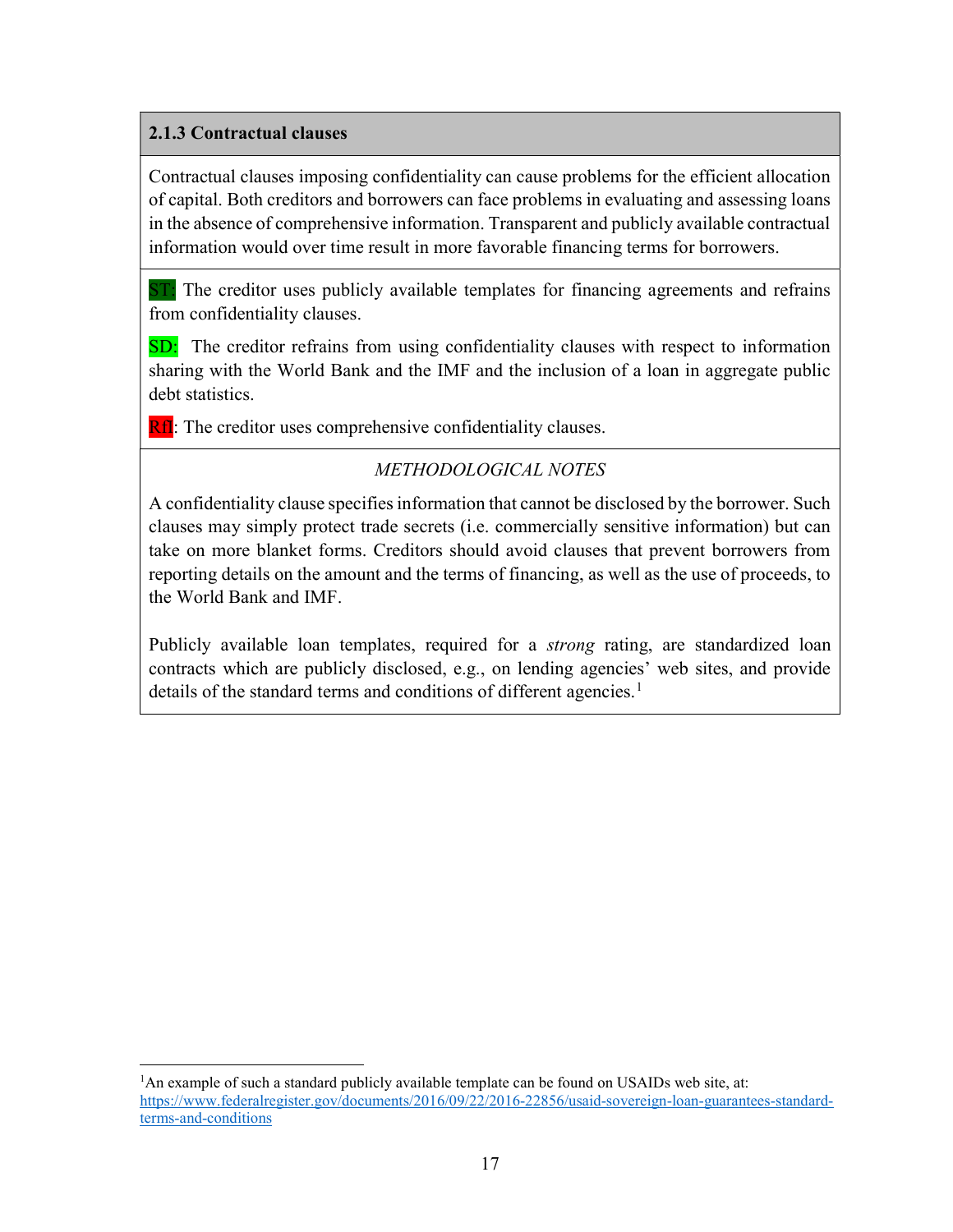# 2.2 Encouraging borrowing countries to continue to enhance fiscal transparency and public debt management

The responsibility for enhancing fiscal transparency and strengthening public debt management rests primarily with the borrowing authorities. However, creditors can contribute by verifying that decisions by borrowing countries to contract new loans are taken in accordance with the country's legal frameworks and debt management requirements. In particular, the creditor could clarify that the operation is: (i) approved by the relevant authorities following a transparent decision-making process; and (ii) adequately accounted for in the country's debt statistics.

ST: The creditor, in addition to ensuring that the borrower meets its own legal requirements (and only proceeding if it does), verifies that lending operations are adequately disclosed expost in public debt statistics.

SD: The creditor verifies that the lending operation is in adherence with the borrower's primary and secondary legislation and that the amount of financing appropriately reflects the value of the project. If this is not the case, the creditor does not proceed with the operation.

RfI: The creditor proceeds with lending operation without inquiring whether the lending operation is in adherence with the borrowing country's primary and secondary legislation and that the amount of financing appropriately reflects the value of the project.

# METHODOLOGICAL NOTES

There are several aspects to verifying that transactions are consistent with a country's legal framework. These include checking whether: the borrowing entity/individual has the authority to commit the country to a loan, the loan is consistent with any debt limit a country might have, and the country is following its stated procedures for contracting loans (including on disclosure).

Verifications that legal requirements are met can be sought in writing from the authorities. An independent view, for instance from the legal advisors to the transaction, should also be sought if needed.

Verifications of adequate disclosure can be assumed if the creditor has written procedures requiring such (e.g., requiring that an assurance of publication be obtained from the authorities).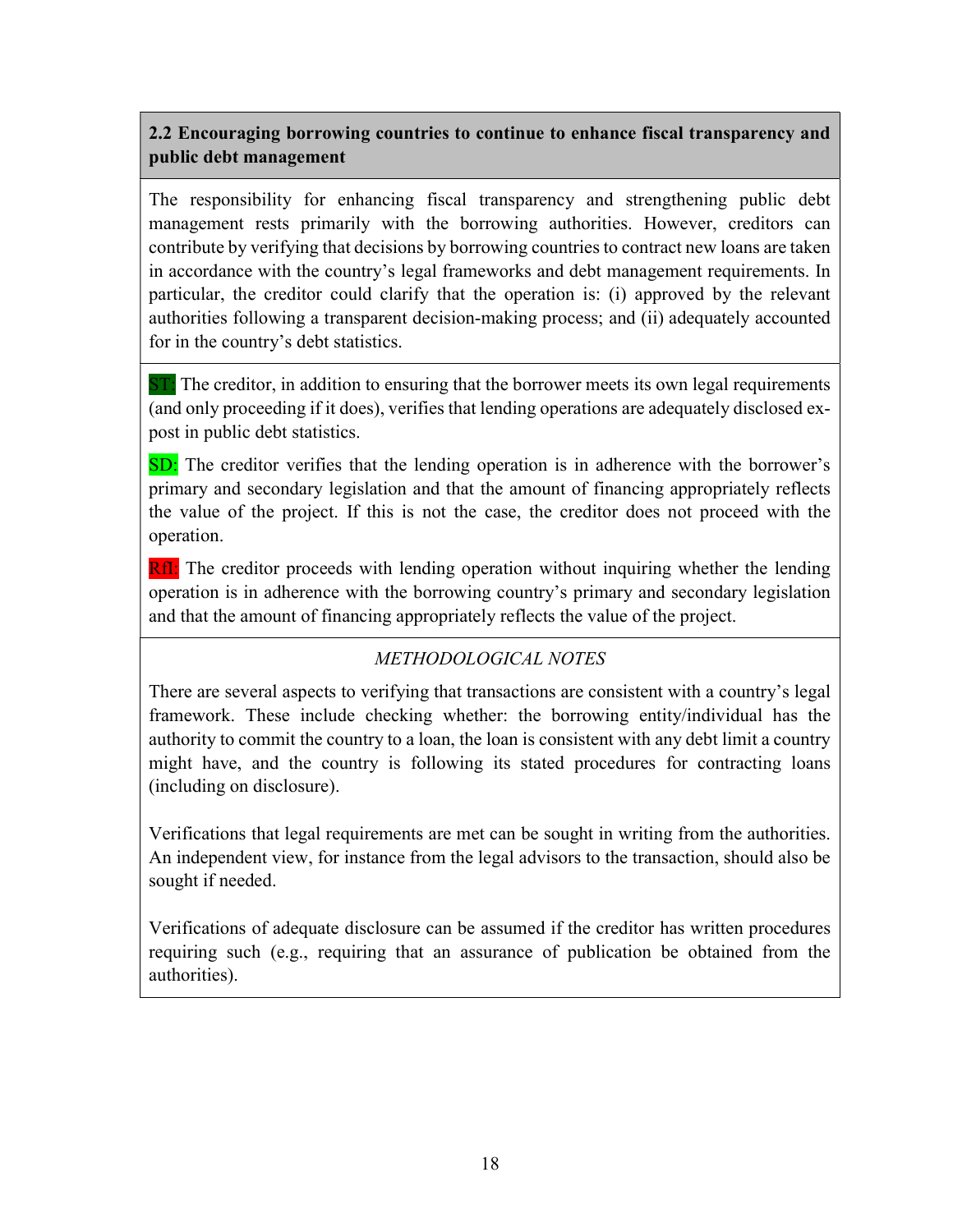#### 2.3 Promoting disclosure of information on past restructurings

Comprehensive information on past debt restructurings is key to promoting a collaborative approach among creditors and facilitating a sound understanding of the implications of the debt restructurings. Such information is also important to ensure that borrower's debt data accurately reflects the terms of past restructurings.

#### 2.3.1. Post-restructuring data reconciliation

ST: The creditor conducts a post-debt restructuring data reconciliation with the borrower, ensuring accurate reflection and public availability of changed terms and conditions in the official debt data.

SD: The creditor conducts a post-debt restructuring data reconciliation with the borrower, ensuring accurate reflection of changed terms and conditions in the official debt data.

**RfI:** The creditor does not undertake post debt restructuring data reconciliation with the borrower.

# METHODOLOGICAL NOTES

Data reconciliation involves data checks between the creditor and the borrower on loans and guarantees as defined in practice 2.1.2. As opposed to practice 2.1.2., this practice specifically evaluates data reconciliation exercises after debt restructuring is undertaken.

Post-restructuring information could be disclosed in public reports; on creditor agencies' web sites; on the single government website; to IFIs and other fora; or in other ways.

#### 2.3.2. Public disclosure of participation in debt restructuring

**ST**: The creditor publishes information about its participation in debt restructurings, and details on its contribution, including amounts and changes in terms.

**SD:** The creditor makes public its participation in debt restructuring.

**RfI:** The creditor does not make public its participation in debt restructuring.

# METHODOLOGICAL NOTES

Disclosure regarding the participation in debt restructuring could be made in public reports, on creditor agencies' web sites; on the single government website etc.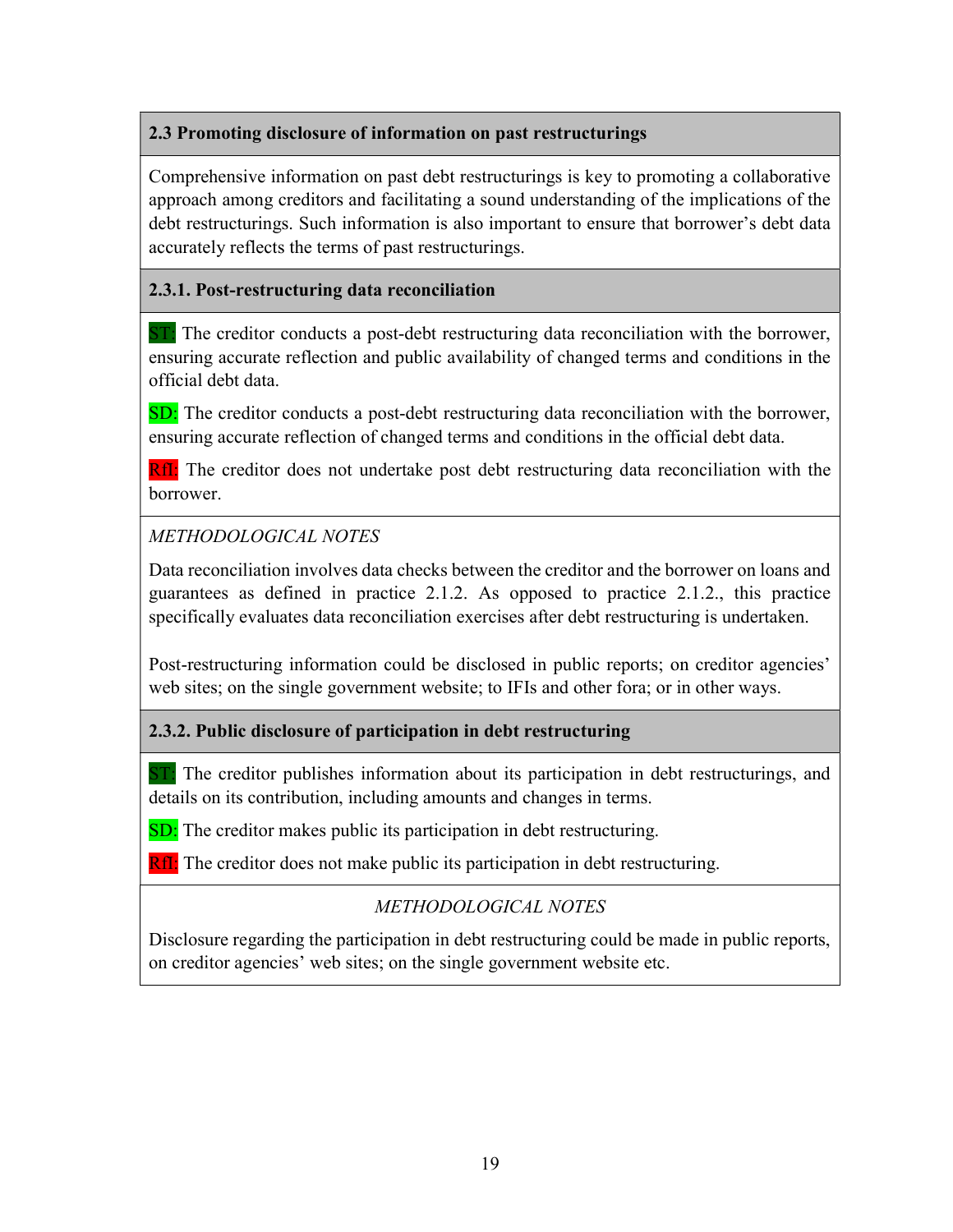#### 3. Consistency of Financial Support

# 3.1 Providing financing consistent with IMF/WB debt policies

The responsibility to adhere to the policies attached to the financing from the WB/IMF lies squarely with the borrowing member country. However, as shareholders in the World Bank and the IMF, official bilateral creditors should also on a best effort basis seek assurances with the appropriate borrowing country authorities that the new financing is consistent with the IMF's Debt Limit Policy (DLP)<sup>2</sup>, and with the International Development Association's Non-Concessional Borrowing Policy (NCBP)<sup>3</sup>, Sustainable Development Finance Policy (SDFP) and Negative Pledge Clause (NPC). The World Bank and the IMF offer technical support to bilateral official borrowers and creditors in these efforts, notably, through the Lending-to-LICs mailing boxes.

ST: The creditor seeks, on a best effort basis, assurances with the appropriate borrowing country authorities that the new financing is consistent with the World Bank's Negative Pledge Clause (NPC) and the IMF's Debt Limits Policy (DLP), IDA's Non-Concessional Borrowing Policy (NCBP) and Sustainable Development Finance Policy (SDFP), and clarifies any technical questions with the World Bank and/or IMF as needed.

SD: The creditor seeks, on a best effort basis, assurances with the appropriate borrowing country authorities that the new financing is consistent with the World Bank's NPC and the IMF's DLP, IDA's NCBP and SDFP.

RfI: The creditor does not seek on a best effort basis to ensure compliance with the World Bank's NPC and the IMF's DLP, IDA's NCBP and SDFP when contemplating new financing operations.

# METHODOLOGICAL NOTES

The consistency of financing with the World Bank and IMF debt limits and NPC could be verified with the authorities directly; or be assumed by the direct involvement in the transaction of the Ministry of Finance of the borrower country.

Examples of seeking clarifications from the World Bank and/or the IMF include interactions through the Lending-to-LICs mail boxes. For reference, creditors who use these tools provide information on future loans or on a loan agreement that has already been signed; inquire about whether loans would be considered concessional, or non-concessional; and inquire about any debt limits in place under a program (among other issues).

<sup>2</sup>https://www.imf.org/external/np/pp/eng/2015/052715.pdf

<sup>3</sup>http://ida.worldbank.org/debt/non-concessional-borrowing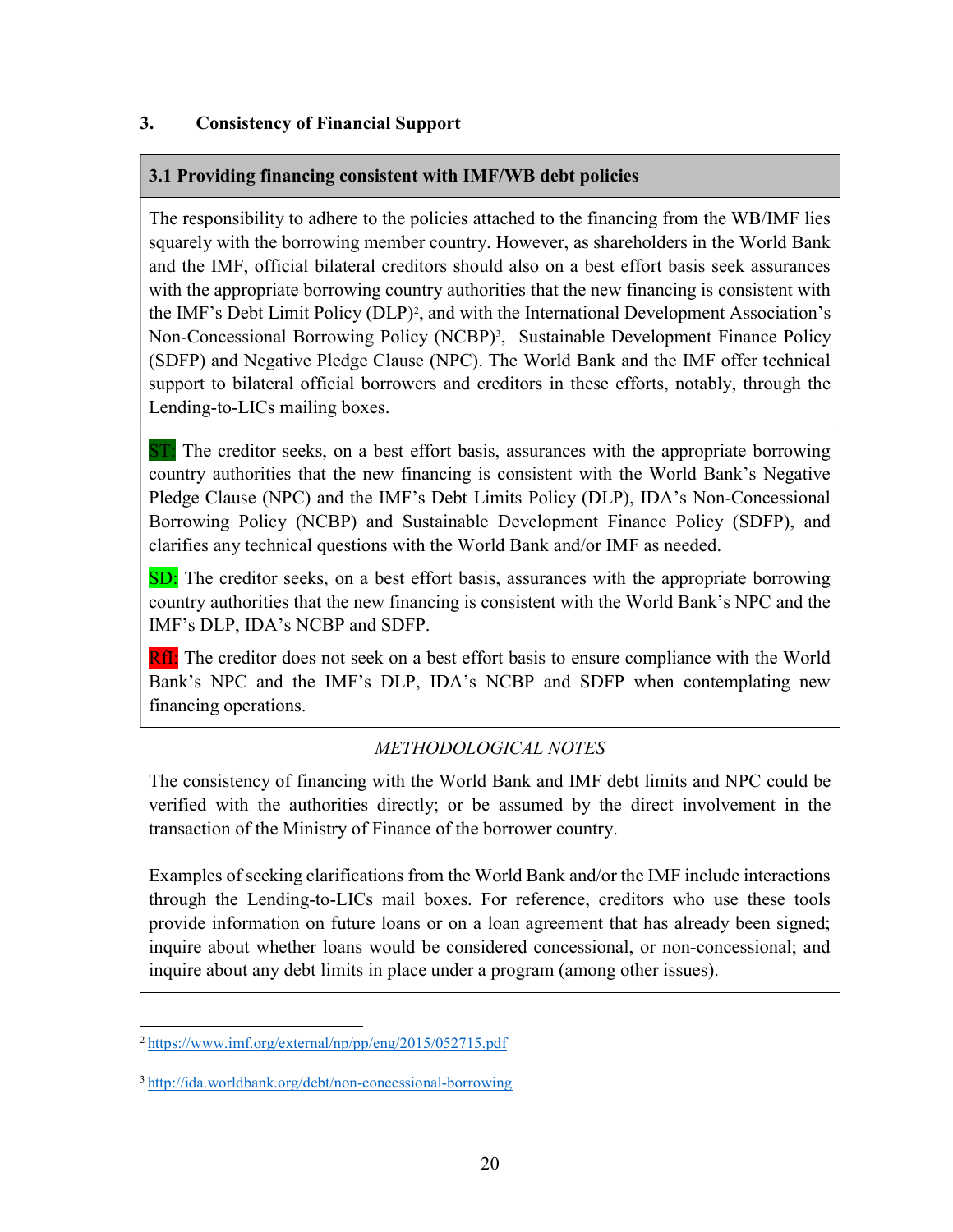# 3.2 Committing to the long-term debt sustainability of borrowing countries – by facilitating smooth debt restructurings when needed.

Debt restructurings – when necessary – should be carried out as swiftly and efficiently, with a treatment that would be consistent with restoring debt sustainability. A protracted process would further deteriorate the economic situation of the borrower, weaken its repayment capacity, and delay the restoration of macroeconomic viability. An inadequate treatment – one that falls short of what is required to restore sustainability – would lead to future payment difficulties and the need for repeated restructurings. To this end, creditors should promptly engage with the borrower when a borrower seeks a consensual debt restructuring, and when appropriate, creditors should seek to collaborate with other creditors in good faith.

ST: The creditor has a debt restructuring framework in place, that is conducive to providing required relief in a timely fashion, and participating in a collaborative approach with other creditors, when appropriate.

SD: The creditor has a debt restructuring framework in place.

**RfI:** The creditor does not have a debt restructuring framework in place.

# METHODOLOGICAL NOTES

A country's debt restructuring framework should have several attributes including: a provisioning policy (or some equivalent way for a creditor government to provide resources to its own lenders who are affected by the restructuring); a policy about when and how to conduct a restructuring in government majority-controlled creditors; a mandate for their respective Boards to implement debt restructuring; a framework to coordinate its own lenders internally and to coordinate externally; and a framework to monitor on delivery of restructuring commitments by its lenders.

Participating in a collaborative approach can be achieved via membership in existing international fora, i.e., the Paris Club; or having in place procedures for ad hoc coordination with other creditors (e.g., coordinating with the Paris Club on an ad hoc basis, or hiring advisors to facilitate coordination with other creditors).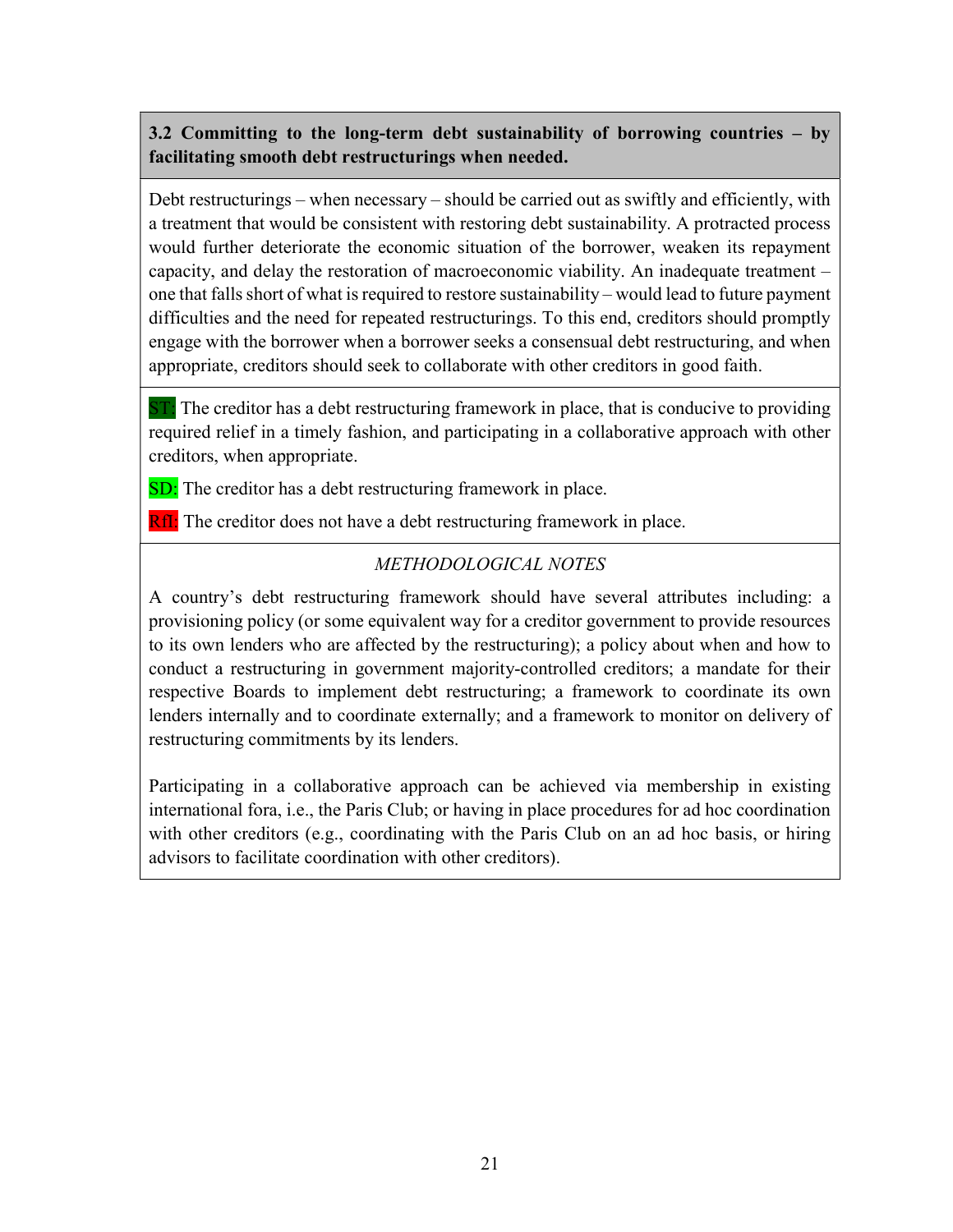#### 3.3 Providing technical assistance on debt related issues.

In the absence of adequate debt management-related technical capacity, Governments may not be in a position to take informed decisions regarding appropriate borrowing options from a cost/risk perspective. The degree of sophistication in modern finance further increases the complexity of such decisions. These factors underscore the need for technical assistance (TA) to borrowing countries to narrow the information asymmetry between creditors and borrowers on various aspects of public debt management, financing options, and risk assessment.

ST: The creditor, when encountering insufficient understanding of the financing terms or capacity on the borrower's side, provides technical assistance in coordination with the WB and IMF or requests such from IFIs.

SD: The creditor takes steps to ensure the borrower's understanding of the financing terms of the loan in every lending operation, including on associated costs and the risks.

RfI: The creditor does not ensure the borrower's understanding of financing terms, including associated costs and risks.

# METHODOLOGICAL NOTES

Limited capacity on a borrower's side could be the result of an inadequately-resourced debt management function. The support of legal and financial advisors may help the borrower but is not necessarily a sign of adequate capacity.

Steps to ensure borrower understanding could include procedures to allow adequate time for country authorities to review documentation, and procedures to jointly review documentation and legal, financial and economic risks,

Country authorities must request TA from IFIs. IFI TA can be coordinated with bilateral TA efforts on request.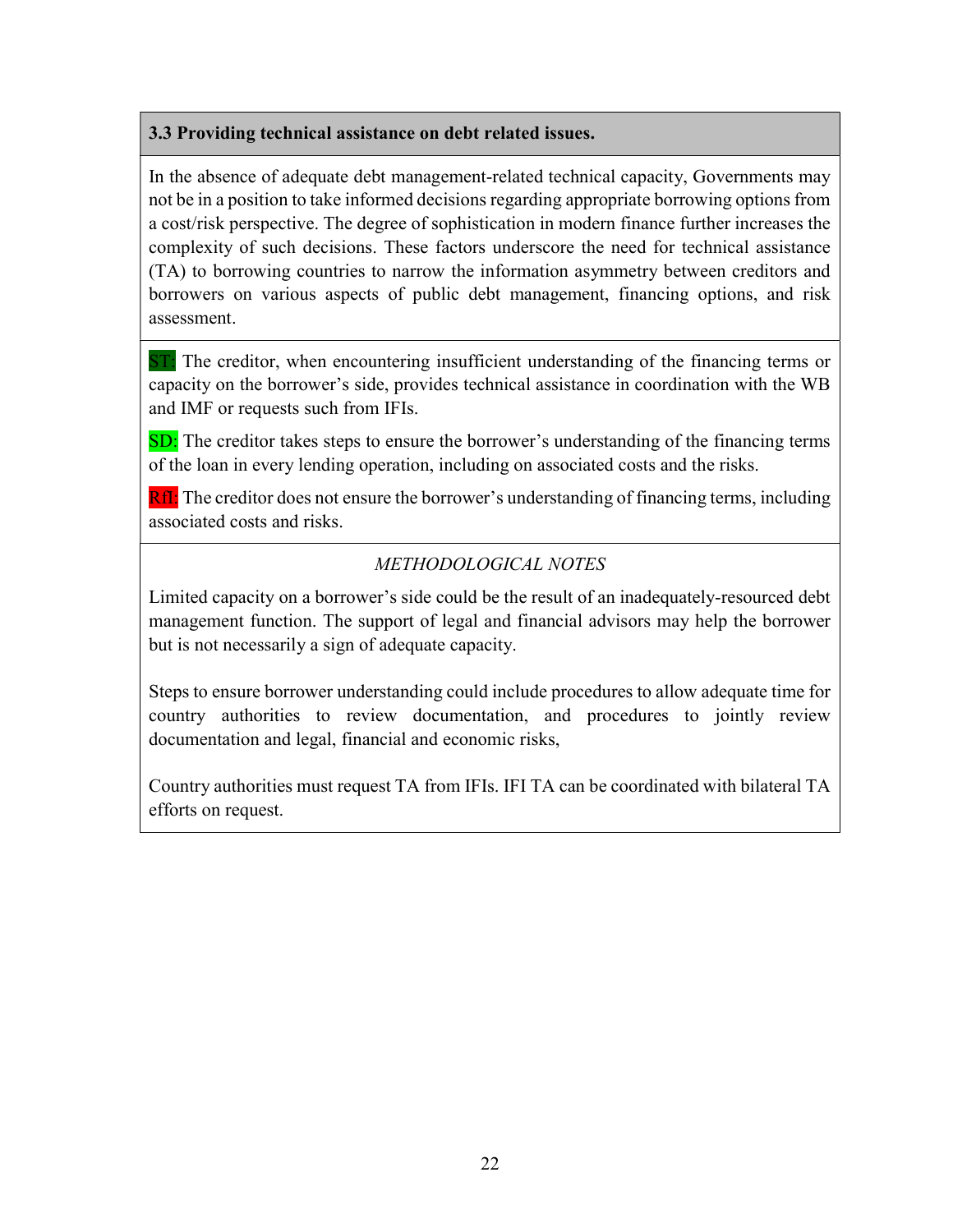#### 4. Coordination of Stakeholders

#### 4.1 Conducting regular dialogue with stakeholders

A continuous dialogue among stakeholders can help enhance creditor coordination and help safeguard debt sustainability. There are numerous fora devoted to public debt. Creditors, borrowers and IFIs should take advantage of these events to address topics of mutual interest.

**ST:** The creditor, in addition to participating in regular dialogue with other stakeholders through international meetings on debt related issues, promotes discussions on specific methodological or operational issues where relevant.

SD: The creditor participates in dialogue with other stakeholders through international meetings on debt related issues.

**RfI:** The creditor does not engage in regular dialogue with other stakeholders.

# METHODOLOGICAL NOTES

Dialogue with other stakeholders includes events such as debt conferences (including those held by UNCTAD; the Paris Forum); World Bank or IMF seminars on debt issues; or other relevant meetings. Engagement by both economic oversight ministries and lending agencies should be considered.

Methodological/operational issues could include emerging risks and how to address them, as well as developing methods, standards, and guidance for debt data management and reporting. Identifying these and asking for them to be put on the agenda of debt conferences would meet the *strong* categorization.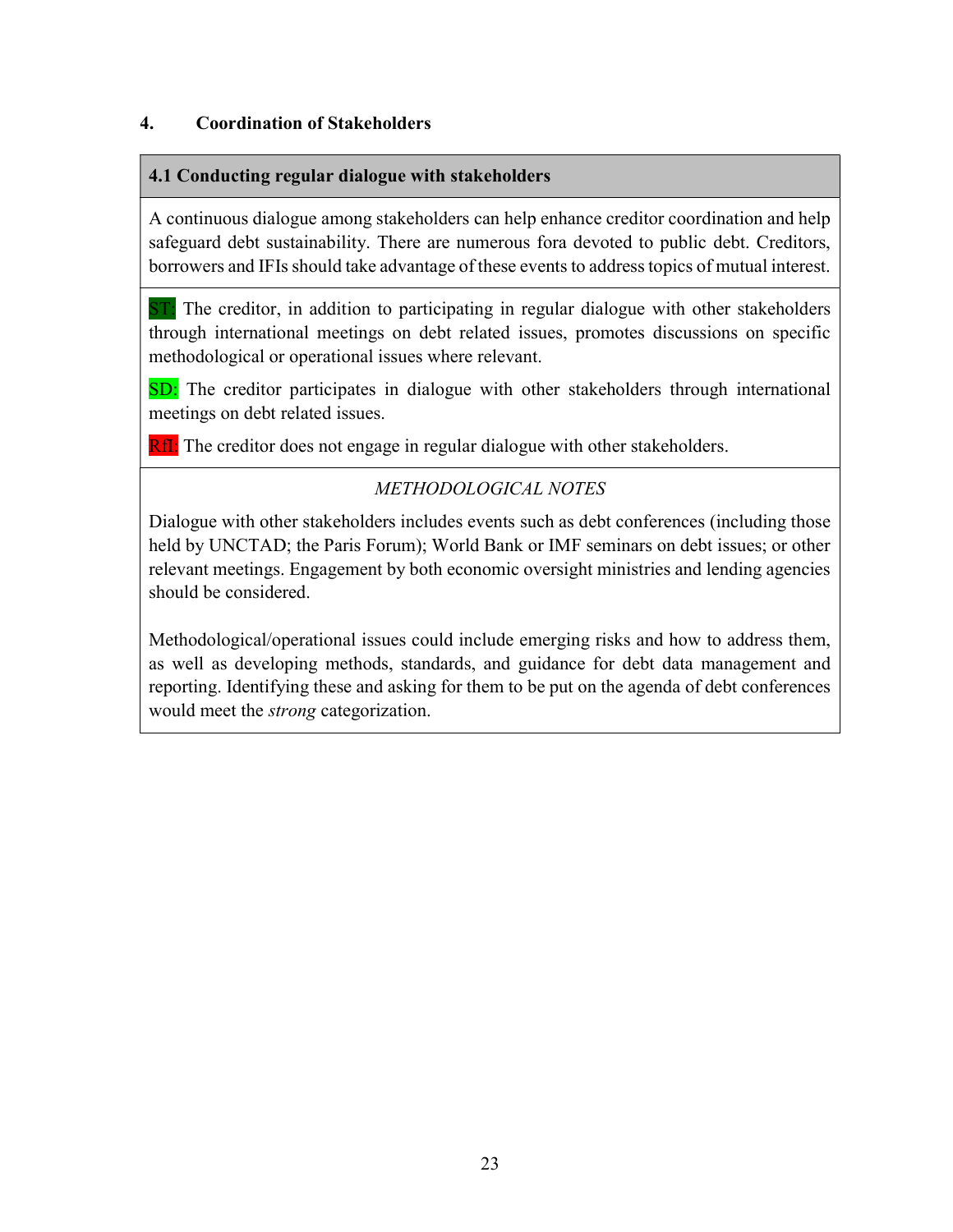# 4.2 Facilitating dialogue among international financial institutions to promote coordinated policies

Inter-IFI cooperation is important to develop effective policies and foster strong practices, while avoiding duplication of efforts. Creditors, as members of the Executive Board at these institutions, have an important role in directing their activities, and can encourage the strengthening of collaborations among IFIs.

 $ST:$  The creditor takes steps to encourage interaction between the World Bank, the IMF, and other IFIs, and takes an active role in promoting coordination on debt related issues.

SD: The creditor takes steps to encourage interaction between the World Bank, the IMF, and other IFIs.

RfI: The creditor does not promote inter-agency coordination.

# METHODOLOGICAL NOTES

Assessing whether the creditor facilitates dialogue among IFIs to promote coordinated policies can include whether steps were taken to encourage interaction between the World Bank, the IMF, the regional development banks, and other financial development institutions. For instance, identifying issues for joint IFI work, and requesting information on synergies between new IFI policies. An active role could involve financially supporting joint IFI debt capacity development efforts (and participating in the oversight thereof).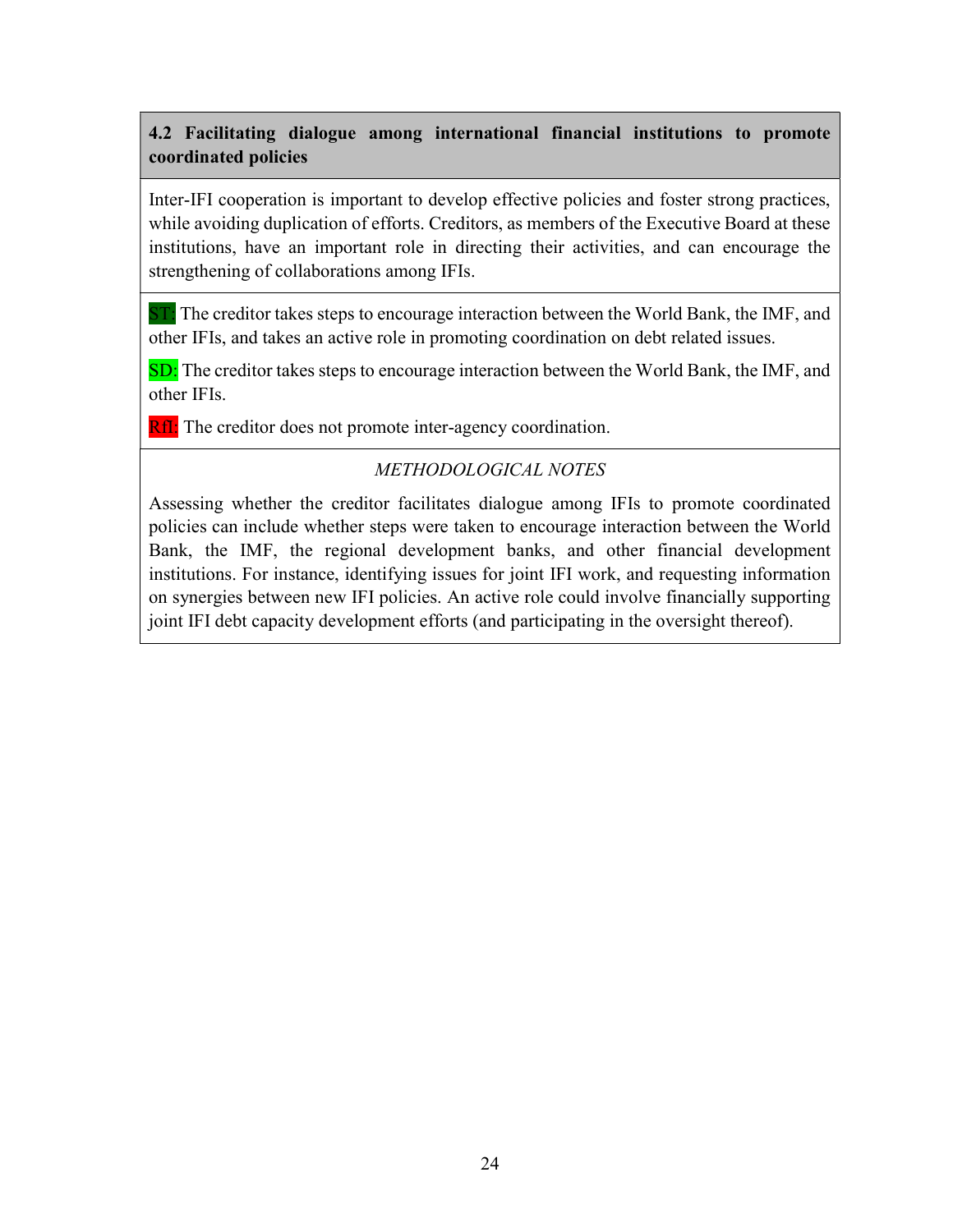### 5. Promoting of Contractual and Financial Innovation and Minimizing Litigation Issues to Strengthen Resilience

# 5.1 Continuing to work on financial innovation in lending and enhancing resilience to shocks

G-20 countries could help borrowing countries preserve debt sustainability in the face of natural disasters or other adverse shocks (both external and domestic) by promoting and facilitating the use of new instruments specifically designed to promote resilience.

ST: The creditor, in addition to supporting initiatives that explore and develop financing solutions to enhance resilience to shocks as a member of international fora, offers and promotes, when relevant, financial instruments that embed more resilience into the debt structure of the borrowing country.

SD: The creditor, as a member of international fora, supports initiatives that explore and develop financing solutions enhancing resilience to shocks.

RfI: The creditor does not actively engage in exploring new innovative financing options.

# METHODOLOGICAL NOTES

Financial instruments that embed more resilience include (but are not limited to): debt instruments with extendible maturities, commodity price- or GDP-indexed contracts, and provision of insurance against climate change/pandemics.

Supporting initiatives may involve undertaking or supporting research into instruments that enhance resilience, supporting efforts to develop model contracts/term sheets, and supporting/subsidizing regional initiatives to advance the use of such instruments.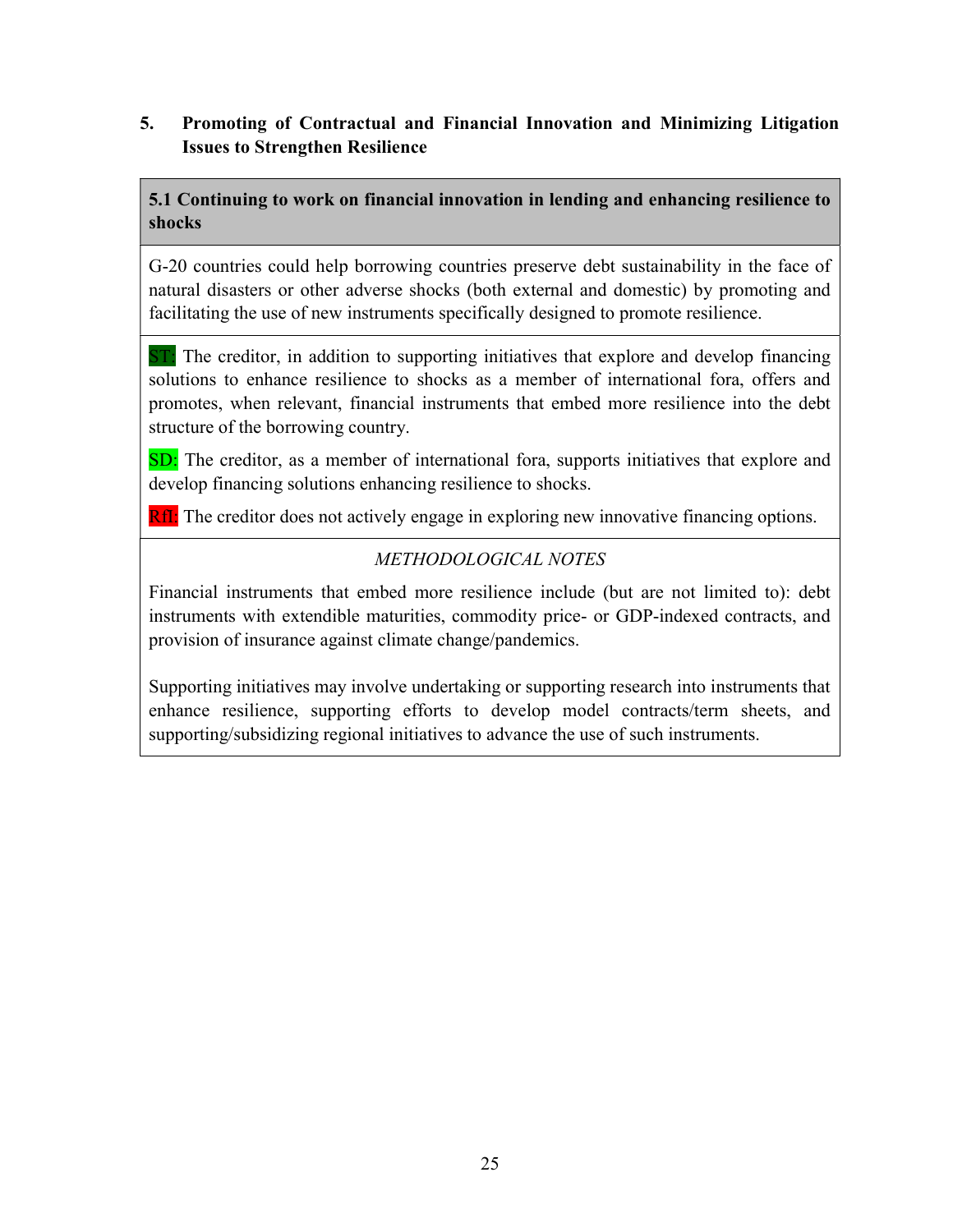#### 5.2 Promoting enhanced contractual clauses in foreign-law sovereign bond issuances

The precise design of international bond contracts is a decision of the sovereign issuer, in consultation with its legal and financial advisers. However, enhanced contractual features can render the system much less vulnerable to delayed and drawn out restructurings, and minimize the risk of hold-outs and costly litigation. The World Bank and the IMF have endorsed such contractual features as a means to promote stability of the international financial system.

ST: The creditor, in addition to meeting sound practice, promotes enhanced contractual clauses (modified pari passu and enhanced collective action clauses) by providing or supporting coordinated technical assistance in this area.

SD: The creditor includes enhanced contractual clauses (modified *pari passu* and enhanced collective action clauses) when it issues international sovereign bonds.

RfI: The creditor does not actively engage in supporting enhanced contractual clauses.

#### METHODOLOGICAL NOTES

In assessing the level of compliance, it is useful to explain the ways in which the update of new contractual clauses in sovereign bond issuances (modified *pari passu* and enhanced collective action clauses) have been implemented. Specific inclusion of such clauses in contracts support a sound rating. Promoting bilateral or IFI TA in debt management and financial market development can provide an opportunity for borrowing countries to learn about the enhanced features.